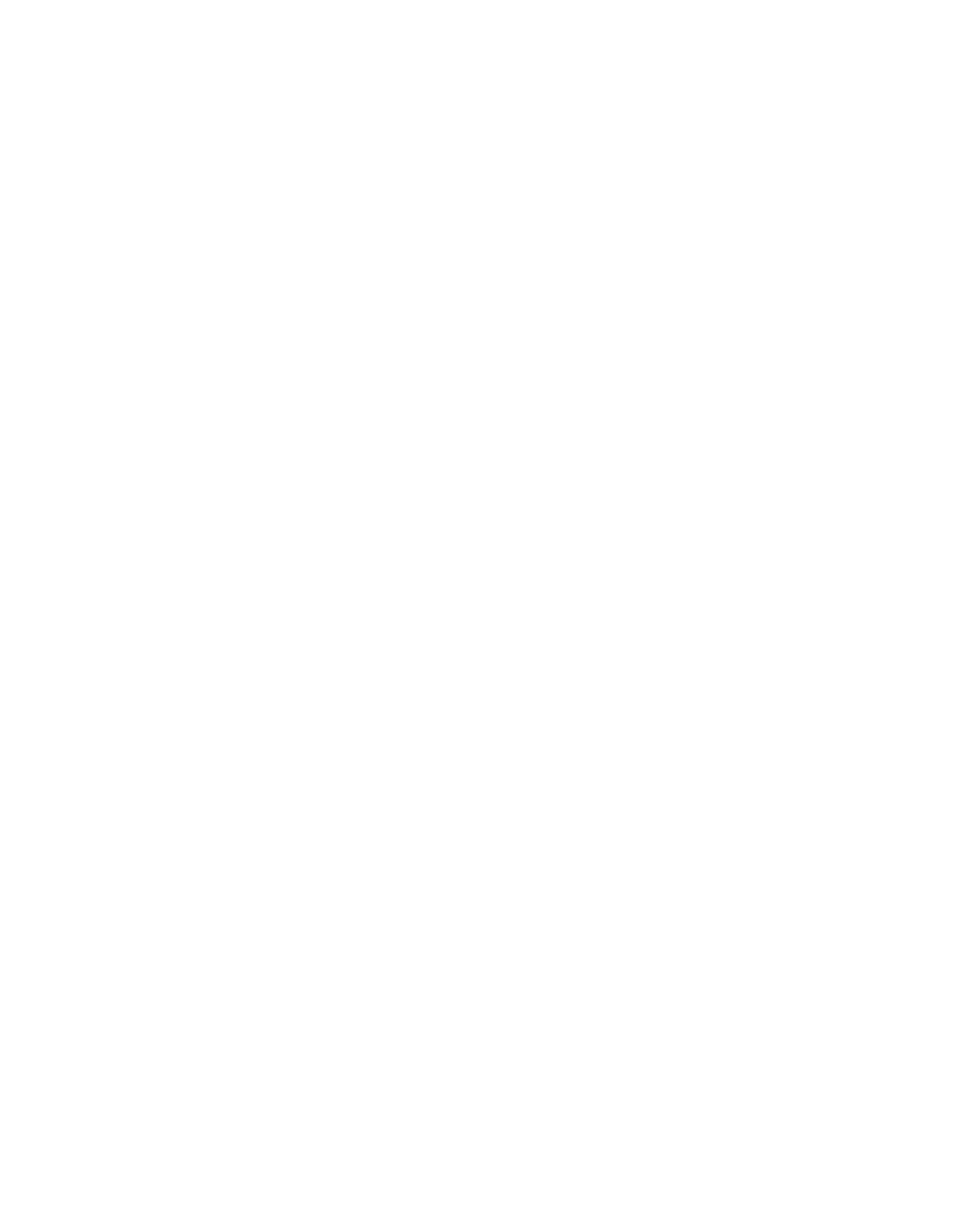ZUNAIRA AMIN

# **Biculturalism and Psychological Well-Being**

### Investigating the role of socioeconomic status

*This online study investigated the role of socioeconomic status in previously established relationships between bicultural identity integration (or bicultural self-efficacy) and psychological well-being (or life satisfaction) among bicultural immigrant students at a large Canadian university (N = 403). A comprehensive measure of socioeconomic status was utilized to measure income, level of education, and occupational status of participants' guardians, as well as to determine participants' access to financial resources and sources of psychosocial supports and stressors (in the domains of interpersonal relationships, home and neighbourhood environment, individual health, and religious affiliation). The study found that socioeconomic status is responsible for a large variance in the relationship between bicultural identity integration (or bicultural self-efficacy) and psychological well-being (and life satisfaction). Within socioeconomic status, the domains of interpersonal relationships and surrounding environment were significant contributors to these relationships, while guardians' incomes, levels of education, and occupational statuses were insignificant along with participants' financial resources, individual health, and religious affiliation.*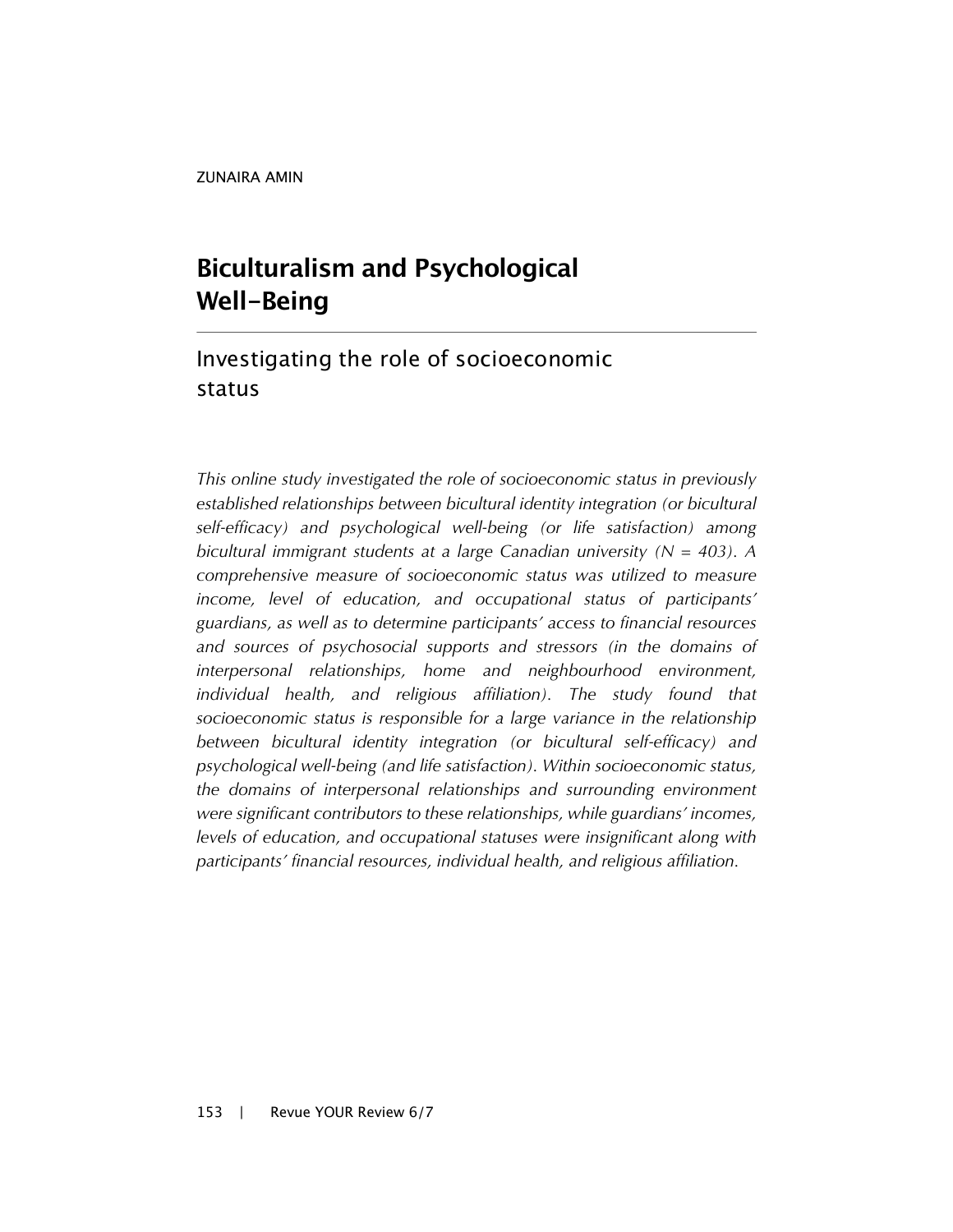# **The Effects of Climate Change on the Survival of Polar Bears (Ursus Maritimus) in Western Hudson Bay of the Canadian Arctic**

*The Canadian Arctic is home to approximately two-thirds of the world's polar bear population. In the Hudson Bay, polar bears are dependent on sea ice for survival and are now on the verge of extinction due to increased Arctic melt caused by climate change which greatly affects their survival during the open-water season. This research project aims to find out how the survival of polar bears in Western Hudson Bay has been affected by climate change during the open-water season. Relevant studies were reviewed to investigate how significant results have supported this research. In the Western Hudson Bay, climate change has reduced the ice coverage to about 50 percent from 1970 to 2004; this forces polar bears to fast seven to eight days earlier every decade. Thus, polar bears are forced to deal with prolonged periods of fasting during the open-water season, mainly due to the scarcity of goods, which greatly affects their survival.*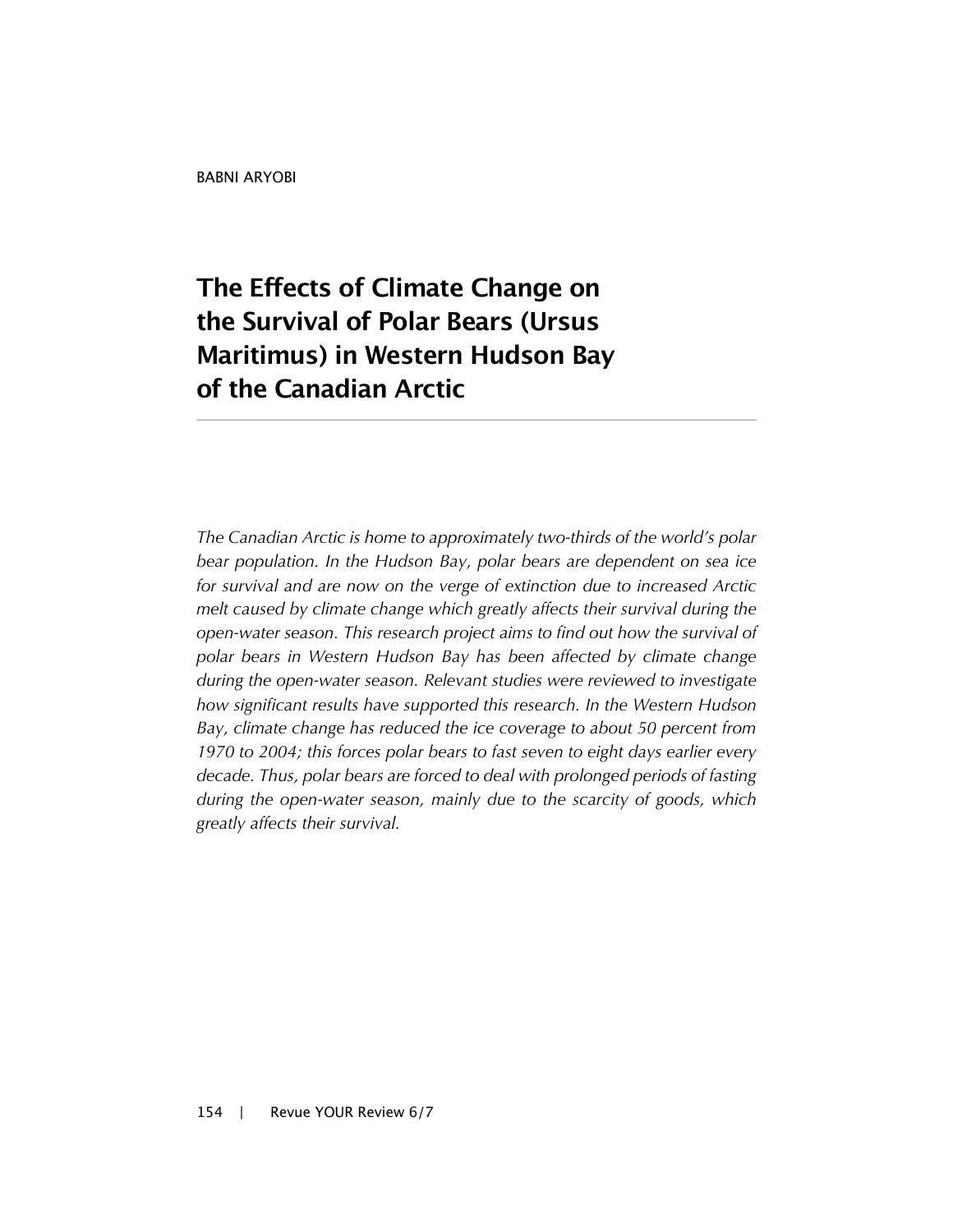# **Reach After-Effects as a Measure of Implicit Learning After Abrupt and Gradual Visuomotor Rotations**

*Humans have an incredible ability to learn new movements and adapt our movements to changing circumstances. Visuomotor adaptation can be observed when subjects reach out to a target holding a cursor with their unseen hand while the visual feedback of the cursor's motion is manipulated. Motor adaptation engages both implicit and explicit learning processes. Some measures of motor adaptation are considered to measure primary implicit learning, such as reach after-effects, which occur when subjects continue to make deviated reaches after the cursor's rotation has been removed. In this study, we look at how a higher contribution of implicit learning influences visuomotor adaptation as measured in reach after-effects and retention. We changed the contribution of implicit learning by introducing the visual feedback of the cursor's rotation either abruptly or gradually. An abrupt change in cursor's motion is more likely to be recognized by subjects, thus, it should evoke more explicit learning and a gradual change should evoke more implicit learning. We expect greater reach after-effects and retention of learned hand movements following gradual rotation training. Participants (N=27) did both a gradual and abrupt version of the same visuomotor adaptation task in a counterbalanced order. Contrary to our expectations, we found no difference between reach after-effects and retention in the two conditions. Perhaps an even larger, more explicit deviation would be necessary to reveal relative contributions of explicit and implicit adaptation to gradually and abruptly introduced visuomotor perturbations.*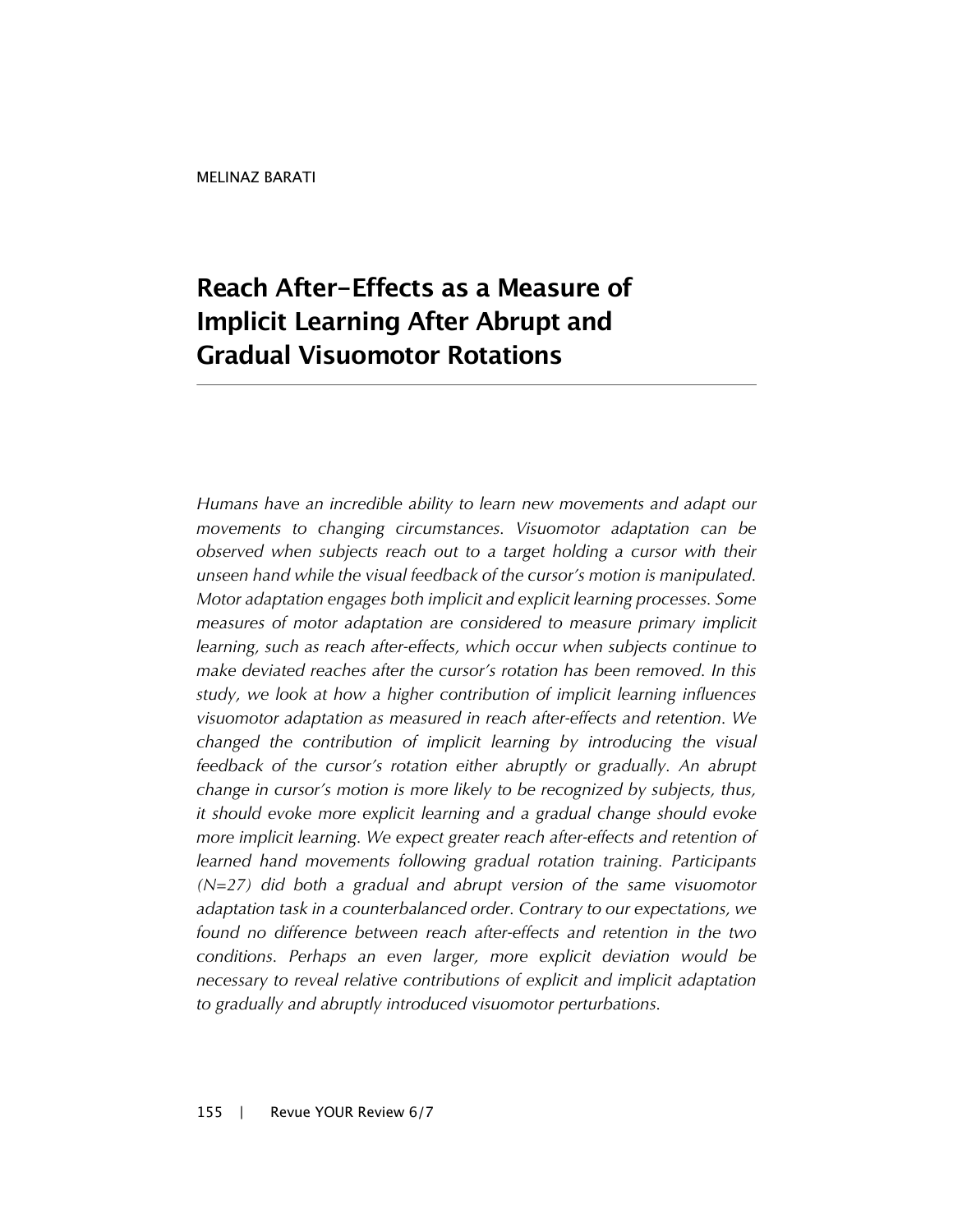### **Canadian Pharmacare**

#### A tough pill to swallow

*As communicable diseases continue to devastate low-income countries and non-communicable diseases elevate the global burden of disease, policymakers are beginning to investigate how to best reform the pharmacare system to meet the growing demand. The current discourse surrounding pharmacare accessibility heavily focuses on the perils of intellectual property rights. Although this is a central component to understanding and addressing the issue, it lacks contextual depth. This article frames the debate around the historical and contemporary frameworks which inform pharmaceutical policy and practises; namely capitalism, colonialism and imperialism. This is through an exploration of the governance mechanisms and power structures that are*  in place both locally and globally. This article also presents a case study of *the Cuban healthcare system to appraise its quality and the possibility of expanding similar practices to the Canadian system. This investigation found that current pharmaceutical governance models are inadequate in protecting global health interests, that a self-sufficient national pharmaceutical system like the one implemented in Cuba can create health outcomes that surpass high-income counterparts, and that current ideologies and practises are only effective in profit creation, not the creation of equitable health outcomes. The author attempts to use this analysis to inform awareness campaigns and possible policy reform within a Canadian context. As the Canadian public and government continue to discuss the possibility of implementing a national pharmacare program, insight into how this nation can meet the needs and become a global provider would be incredibly valuable.*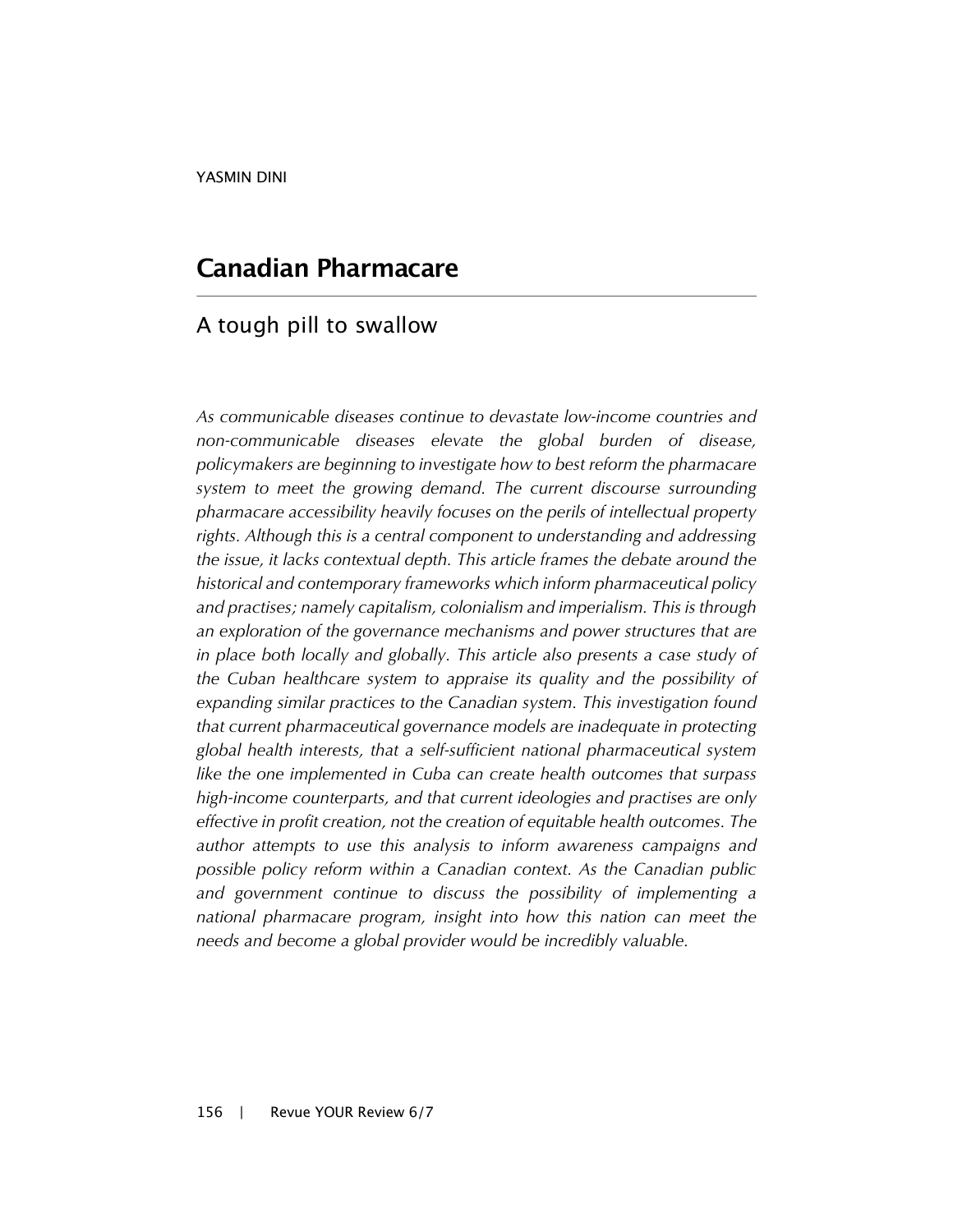ASMA EL GAOUD

# **A Hypothesized Role of Uncharacterized Gene CG 10809 in Parkinson Disease and Neurodegeneration**

*This study looks at different resources that implicate the function of the CG10809 unknown gene and designs an experiment to verify (or falsify) the hypothesis. Given the evidence and information, we predict that the CG10809 is a calcium ion transport channel protein that is part of the nuclear pore complex.*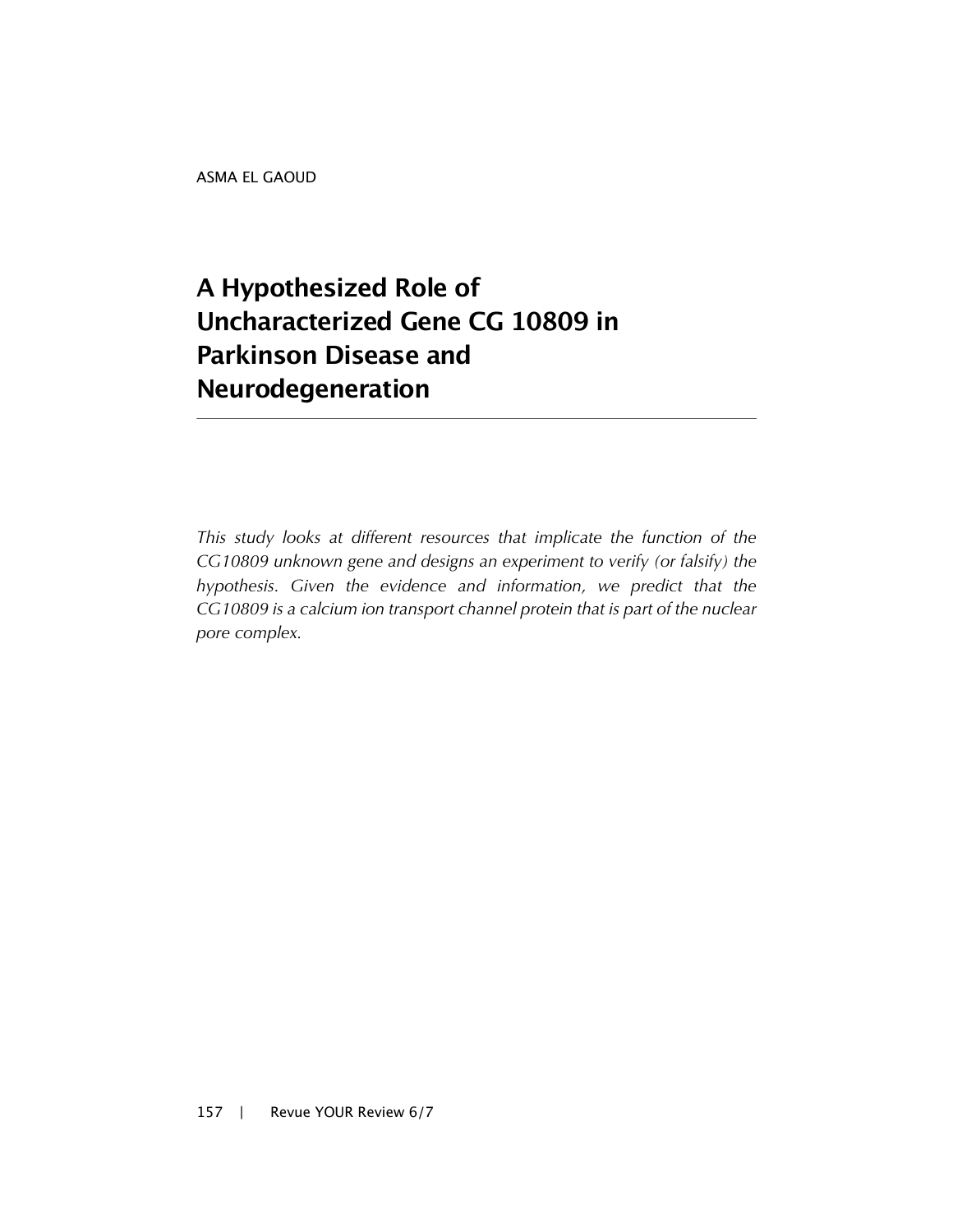#### **Green Roofs**

#### The sky's the limit in Toronto

*In a 2012 speech, United Nations Secretary-General Ban Ki-moon called for the world's mayors and local governments to engage in the creation of sustainability policy for cities by stating that "Our struggle for global sustainability will be won or lost in cities." The application of green roofs at a city-wide scale improves urban sustainability and is a function of local government policy creation. The City of Toronto introduced a municipal green roof by-law to increase the amount of green roof space to primarily mitigate the urban heat island effect and decrease the amount of stormwater runoff. However, there are many benefits to green roofs beyond these two functions. This research presentation uses the City of Toronto as a case study to understand the role of policy in green roof implementation at a city-wide scale before analyzing the benefits of green roofs for cities from an architectural, ecological, and planning perspective. In an increasingly urbanized world, transforming densely populated urban agglomerations into sustainable spaces is a critical component to mitigating the effects of climate change. Green roofs increase the sustainability of urban areas, and with careful consideration of the negative aspects, help create healthier cities. The City of Toronto's green roof bylaw as a case study is a useful guide for cities wishing to create evidence-based green roof policies which contribute to healthier cities and a more sustainable global urban future.*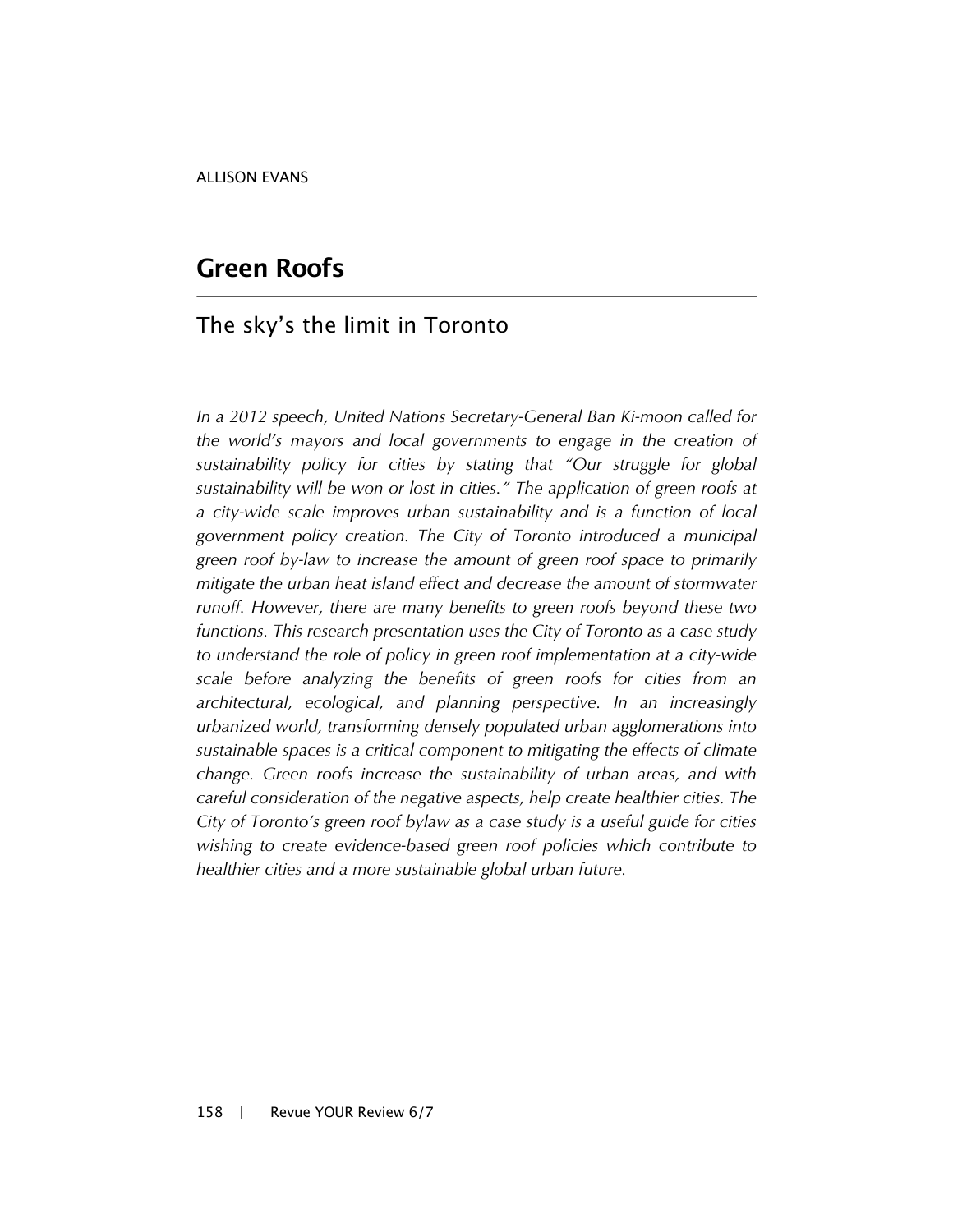# **Evaluating the Use of Picture Books and "Read Aloud" Discussions to Explore Complex Topics with Kindergarten Students**

*Read-aloud discussions are highly recommended for classroom literacy practice and for stimulating classroom discussion. In this lesson plan, the practice of read-aloud discussions was explored with respect to its potential to teach kindergarten students about complex concepts such as community awareness. To address this research question, we conducted the read aloud with a book about community with four students. Students' comments and reflective drawings were then utilized to assess the effectiveness of the activity. Overall, we determined through this lesson plan that complex topics can be explored through read-alouds and that learning does not have to be a linear process.*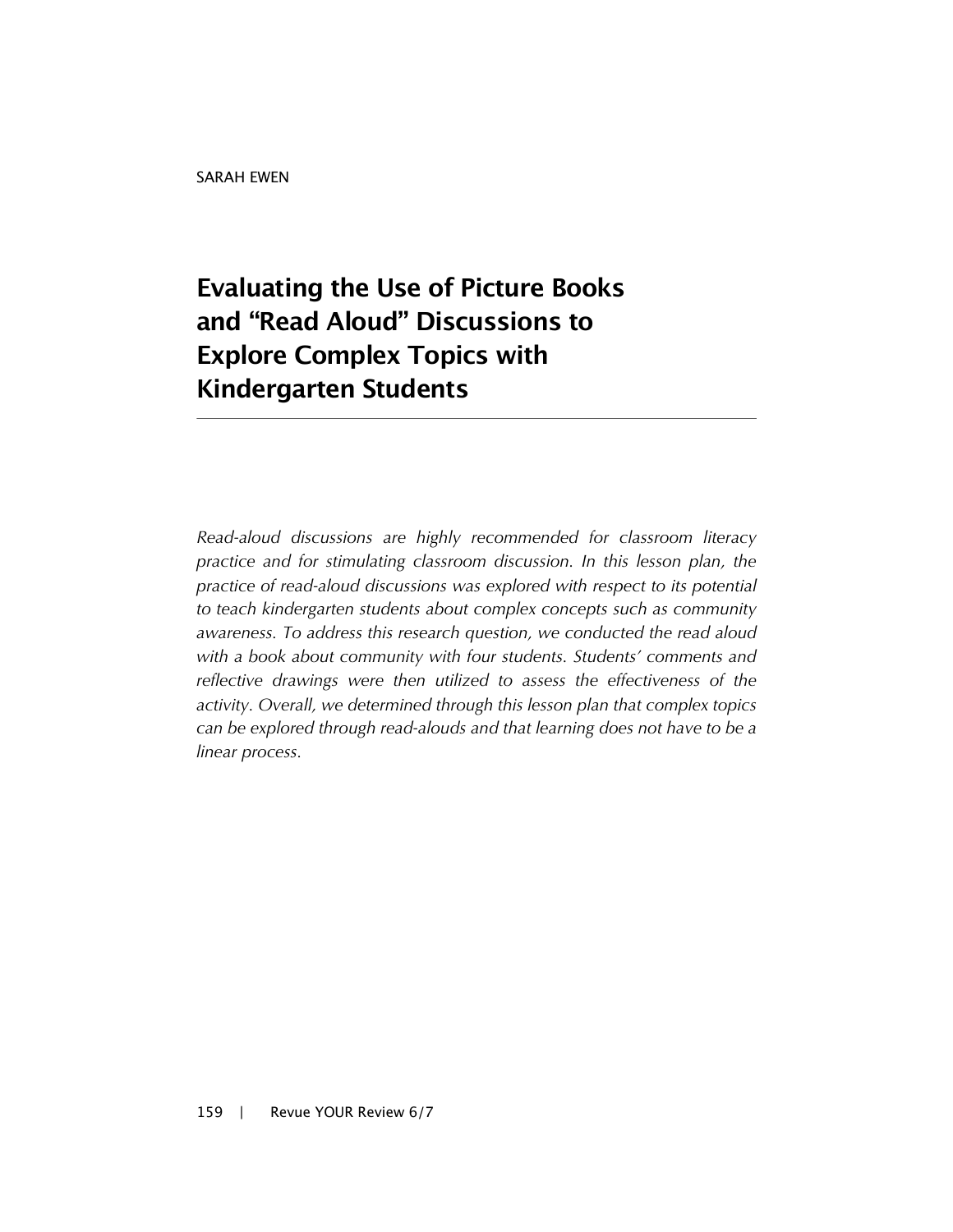DANIELA HERNÁNDEZ CUADRA

### **The Quinoa We Grow**

*This paper illustrates how quinoa (Chenopodium quinoa Willd.) is an important crop because of its potential to help fight poverty and significantly impact the global food shortage crisis. This work also provides a detailed profile of quinoa as an angiosperm that highlights the notable peculiarities which make the crop highly stress-resistant and adaptable to a wide range of conditions. Two approaches were taken to describe the plant: biological, to highlight its advantages, and sociocultural, to mark its significance. We conclude that the popularity of Chenopodium quinoa Willd. will increase in the upcoming years. This is something to be aware of because, although international organizations are focusing on bringing it to the impoverished, increased popularity and improved reputation typically persuade sellers to increase the price of a product. Thus, a crop selected to fight hunger may become too expensive for those who need it the most.*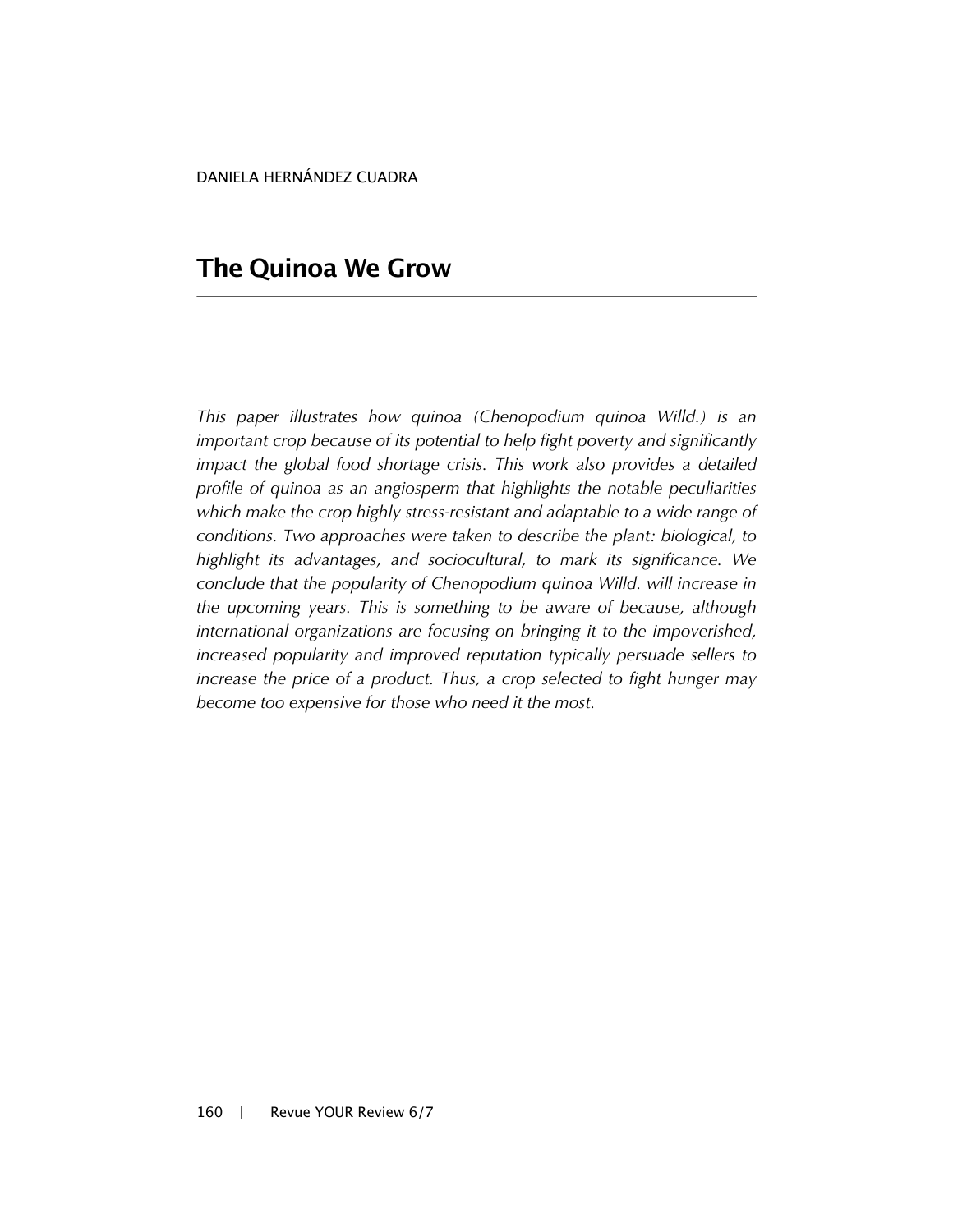AMEENA HOSSEIN

## **Vitamin C**

#### Nature's 'flu shot'

*Annually millions of people heed the multiple flu warnings and flock to walkin-clinics and hospitals to receive their flu shot. However, many still end up contracting the flu. Consuming high doses of vitamin C is a low-cost, proven means of both preventing and treating influenza by enhancing overall immune function. With new strains of influenza arising each year and with the flu shot becoming increasingly ineffective, vitamin C needs to be implemented into our diets via oral or inhalational supplementation and used as a means of resistance.*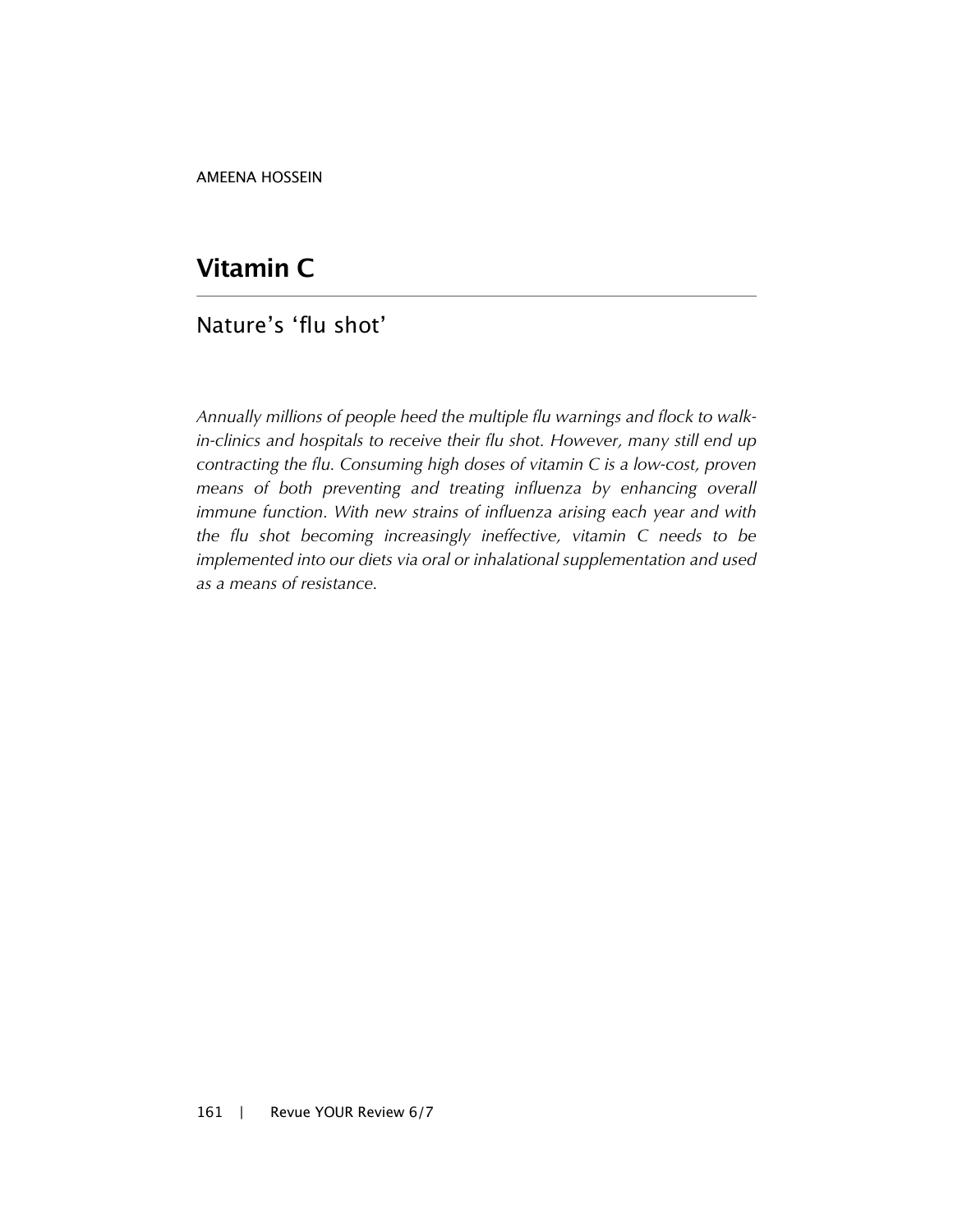# **Can We Predict and Prevent a Flash Flood Disaster in the Desert?**

*Desert flash floods are an intense and unpredictable natural phenomenon that kill many individuals and destroy many homes. This study focuses on the formation of flash floods in the desert, their impact, and the technology used*  to predict and prevent flooding events. A reading of the primary literature *found that, despite the destruction caused by flash floods, they are a necessary phenomenon to recharge groundwater, support plant diversity, and maintain the population of native fish species. Predicting locations prone to flash floods became possible when GIS and remote sensing technology*  became more advanced. However, it is still very difficult to accurately identify *all areas prone to flash floods. The timing of flash floods is even harder to determine. It is important to educate the public on the risk of living in areas prone to flash floods.*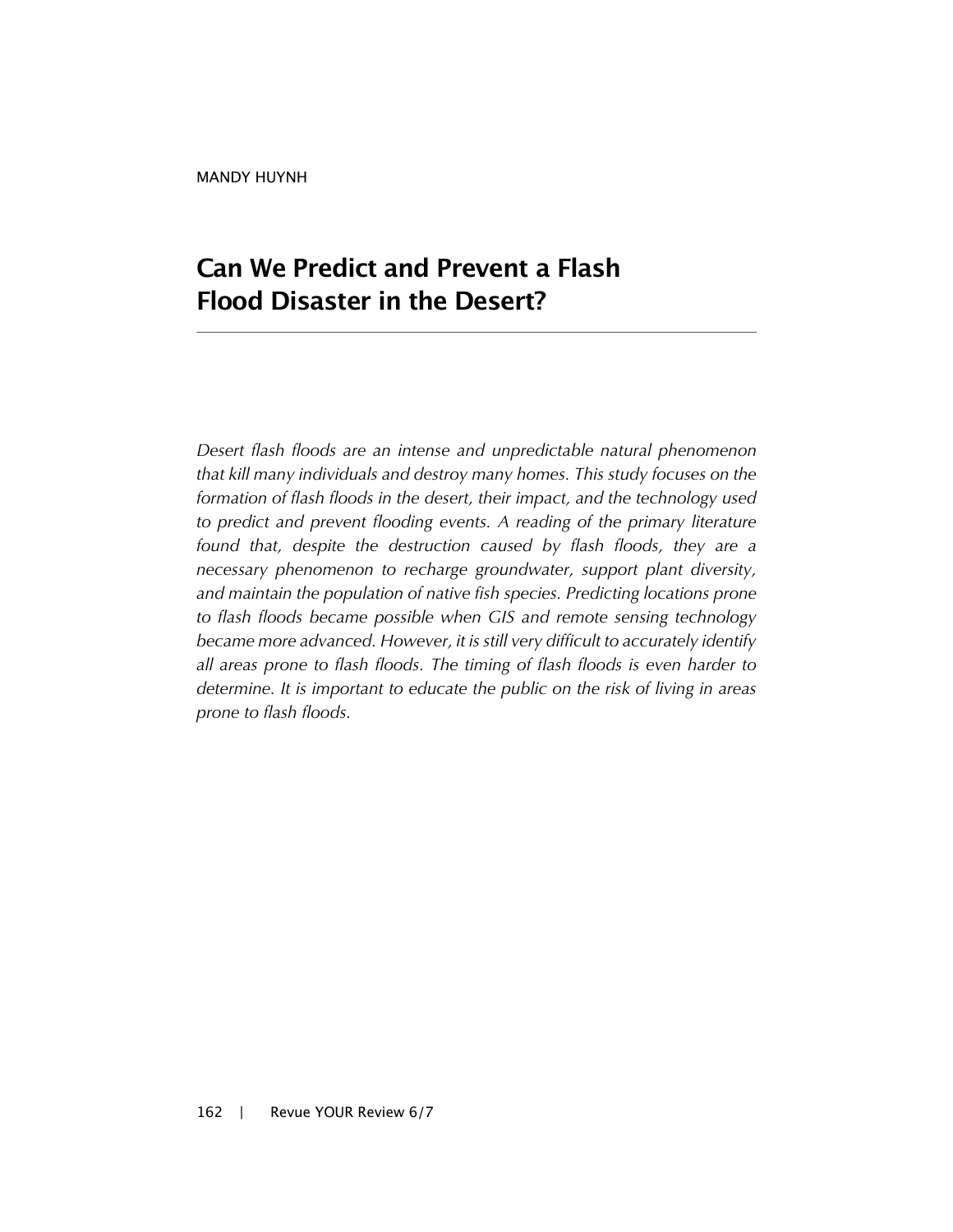HONG SEOK KIM

## **An Ancient Greek Problem**

### Can We Trisect an Angle with Ruler and Compass?

*Ancient Greek mathematics is considered to be the most important and basic foundation of modern mathematics. Many great mathematicians discovered theorems and formulas which are fundamental to modern mathematics. For example, most individuals learned the Pythagorean theorem in elementary school. Euclid's Elements is known to be the greatest textbook in the history of math up until the 12th century. However, there were many other problems that cannot be solved; one of them is angle trisection. Trisection is the process of dividing something into three equal parts. Our goal was to prove the impossibility of trisection of an angle using only a ruler and compass.*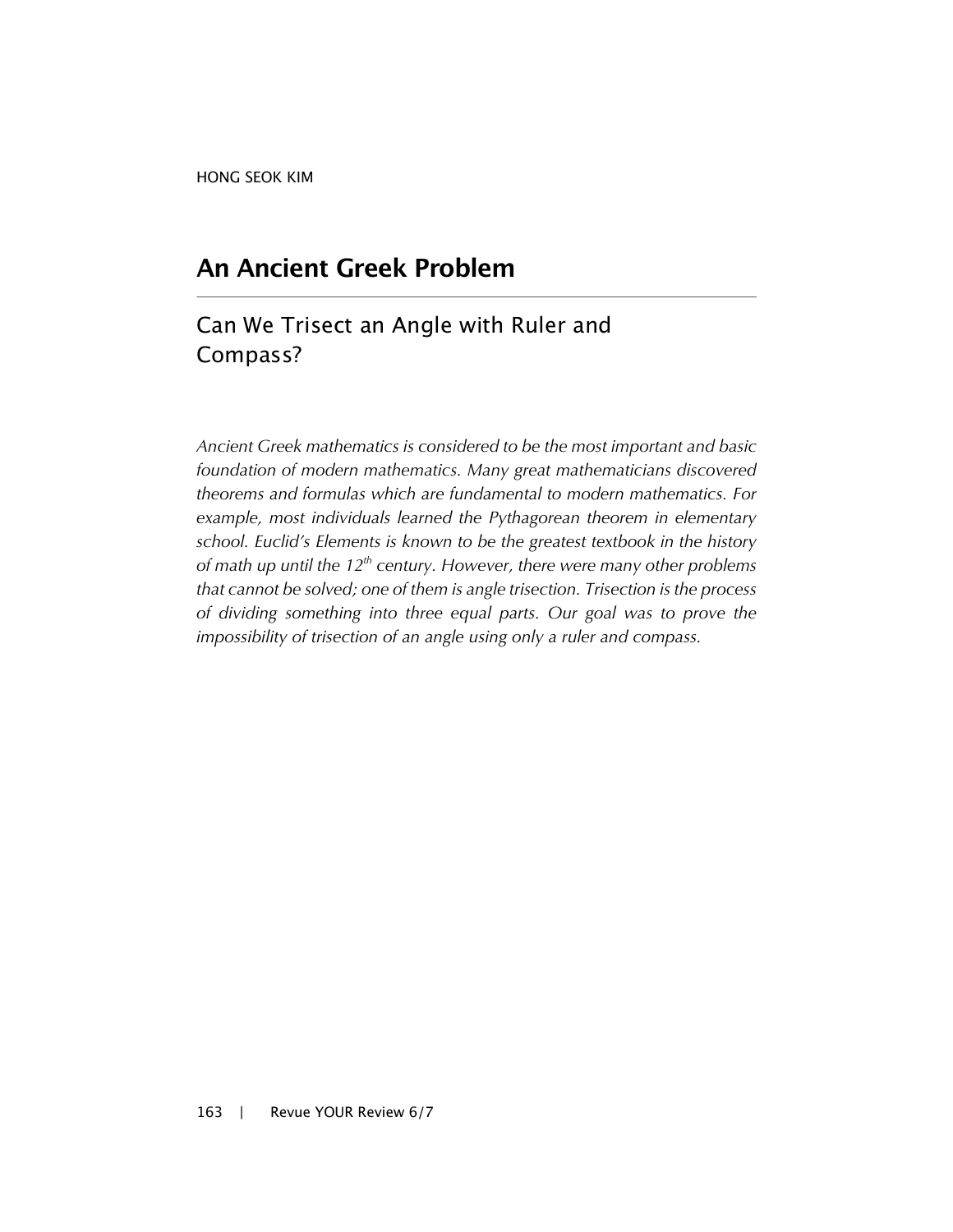## **Newcomers with Disabilities**

#### Challenges and service implications

*On June 18, 2018, Canada changed the medical inadmissibility policy for immigrants and refugees to be more welcoming of people with disabilities. To better understand the needs of this population, this project reviews the challenges faced by immigrants and refugees who have physical disabilities in Canada. Results suggest logistical, emotional, and community challenges, with implications for social work. A literature search was conducted to find peer-reviewed journal articles about immigrants and refugees with physical disabilities in Canada. Challenges were categorized into themes and analyzed in terms of how they lend themselves to social work.*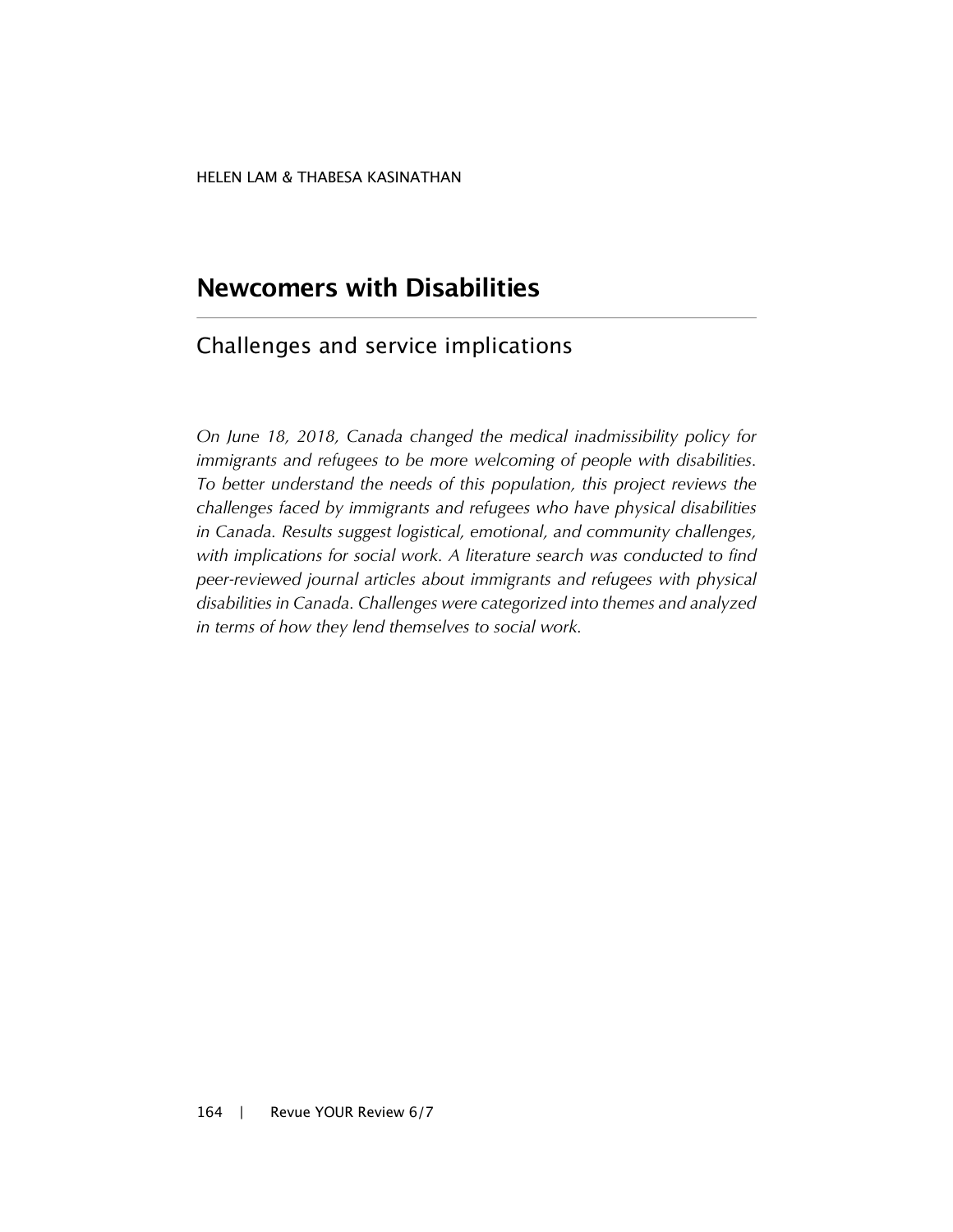## **Sculpting Gender Relationships**

### Classical idealization in Pygmalion and Galatea (1813-1819)

*The extent to which idealization is visible in Anne-Louis Girodet's classical painting Pygmalion and Galatea (1813-19) is explored through the critique of classical elements and a comparison to an earlier biblically based work: Palma Vecchio's painting Adam and Eve. The flawless depiction of their ivory bodies moves away from a model of realism in order to embellish subjects and reinforce traditional gender roles. Comfortable within the literary canon, the myth of Pygmalion involves the creation of the ideal woman who displays physical features such as a tiny waist and glowing skin that continues to be viewed as desirable today. The depiction of the myth presents a power struggle between man and woman, and man and religion, through Pygmalion's creation of his ideal woman with divine intervention.*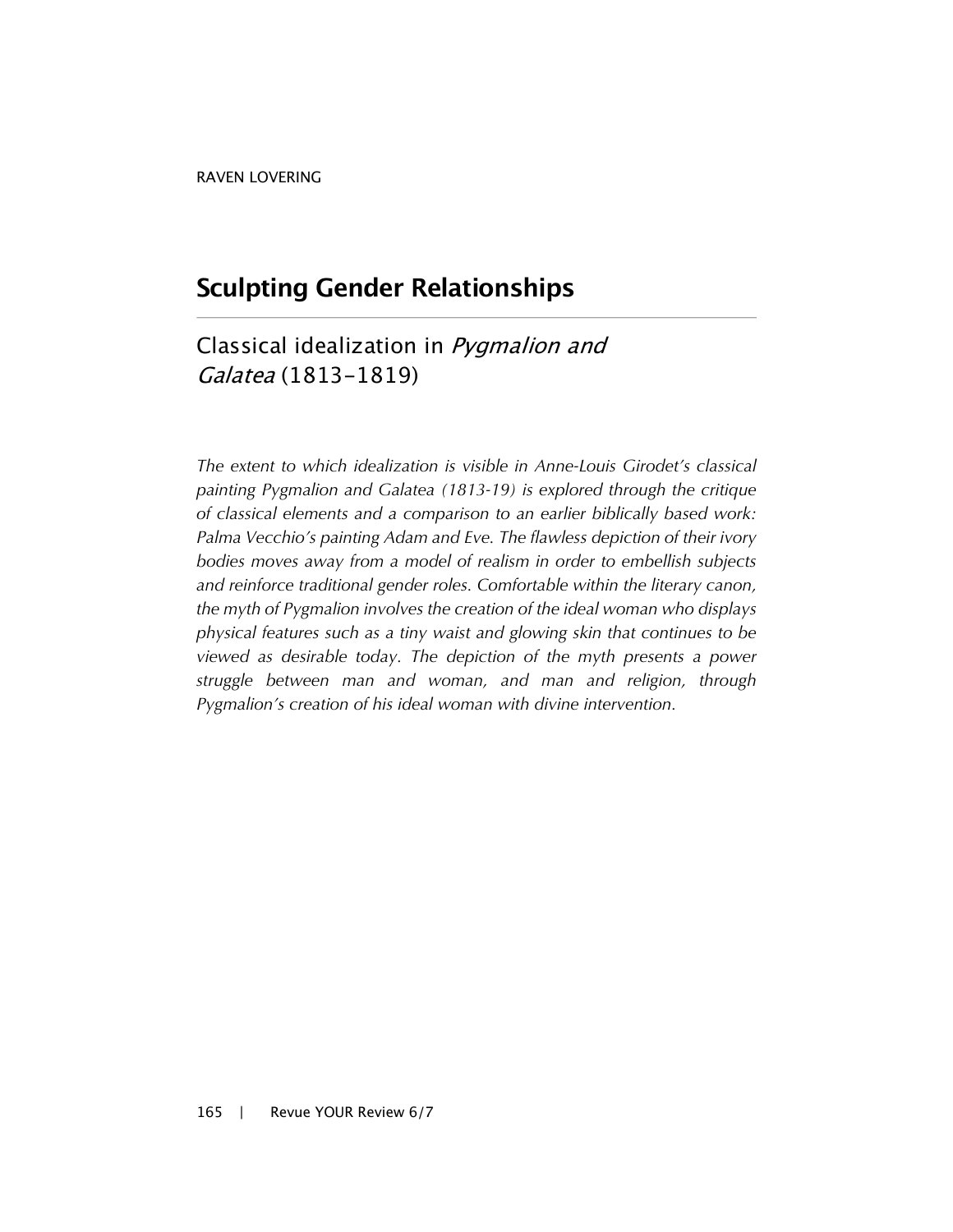# **The Distribution, Behaviour, and Reproduction of the Endangered Desert Pupfish (Cyprinodon Macularius)**

*The pupfish is a small sized fish species found in North American deserts that is being threatened by water loss resulting from climate warming. These desert-adapted fish have unique characteristics in their distribution, behaviour, and reproduction that has allowed them to tolerate the extreme desert climate and adapt to survive climate warming which is eliminating the few suitable environments available for survival. Through peer reviewed scientific journals, this amazing species can be studied and analysed for its favorable traits and adaptations to environmental conditions so researches not only understand the unique characteristics this species has evolved to survive in extreme desert environments but also to seek out and create access to safe spaces for the species to populate. This understanding will not only prevent the loss of another species to the effects of a changing climate resulting from human activity, but also give insight into the characteristics that other desert species may be using to survive one of the world's most extreme environments.*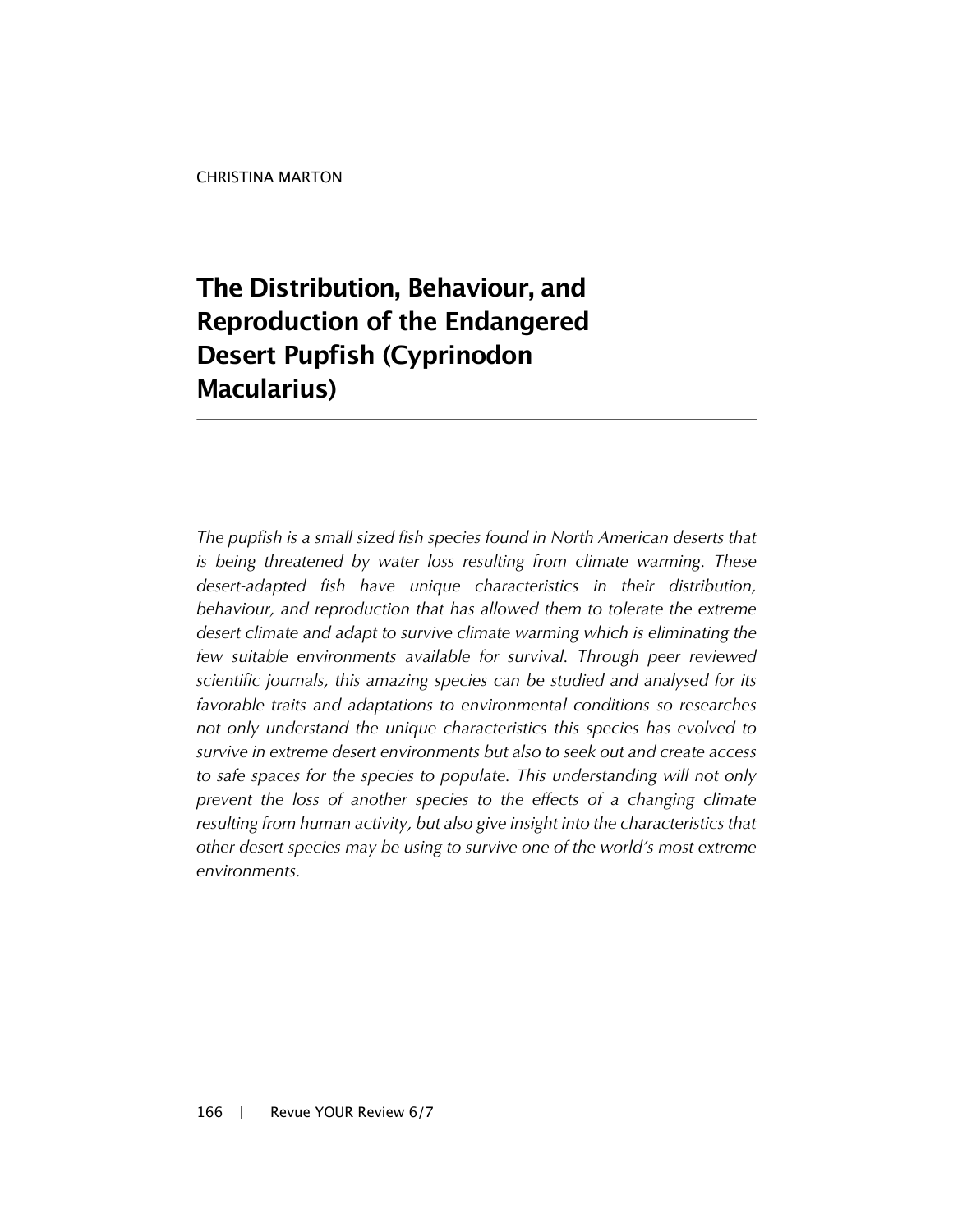### **Elite Skill and Concussion**

*It is commonly known that elite athletes in the sport of ice hockey have superior eye-hand coordination and visuomotor skill allowing them to perform at the highest level in their sport when compared to the non-elite population. Previous research has identified a protective motor skill reserve in asymptomatic elite athletes with a history of concussion. This study sought to explore the possibility of lingering visuomotor effects in elite asymptomatic athletes with concussion history. This study sampled male NHL draft prospects and male Kinesiology & Health Science students at York University (Toronto) to examine their visuomotor skills when learning to perform a novel motor learning task. Haptic robotic equipment was used to create a virtual environment allowing participants to navigate the movement tracer around obstacles in the x, y, and z planes of motion. This study supports the findings that the suspected impairments in visuomotor skills are not apparent between elite athletes with and without concussion history when analyzing key performances measures outlined to participants as goals for the task: fastest time to complete the task, and the number of obstacles hit. When analyzing the progression in performance between the three groups studied, it was found that the elite and non-elite groups having no concussion history demonstrated similar improvement outcomes over the course of the ten trials when visuomotor skill was self-controlled by each participants' motor skills. The elite group with concussion history displayed variable and inconsistent performance through the progression of their consecutive trials at the novel motor learning task.*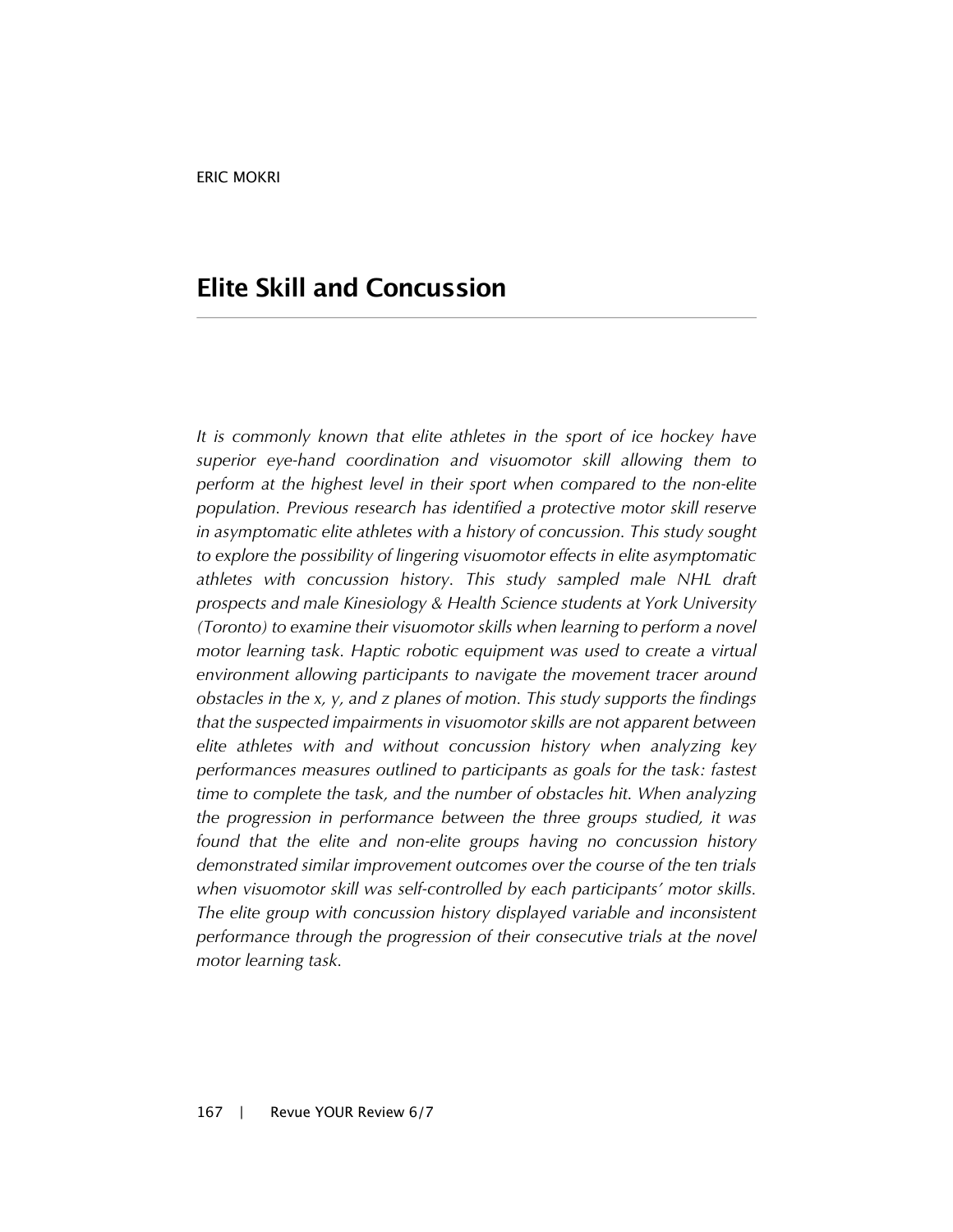## **Walmart**

### The benefits of outsourcing

*This study is based on the controversial topic of multinational corporations outsourcing their production lines to nations with lower standards for work safety. I believe that outsourcing not only affects the corporation in a positive way, but it also economically helps individuals in those countries. Through my analysis that included topics such as the bottom line of Walmart's financial statements, real-life events that included an increase in jobs in those countries, negative events that occurred in these countries such as factories collapsing, and events in the past that affected the safety standards in the United States, I conclude that my belief favours outsourcing. This project identifies both the positives and negatives to outsourcing and critically analyzes them.*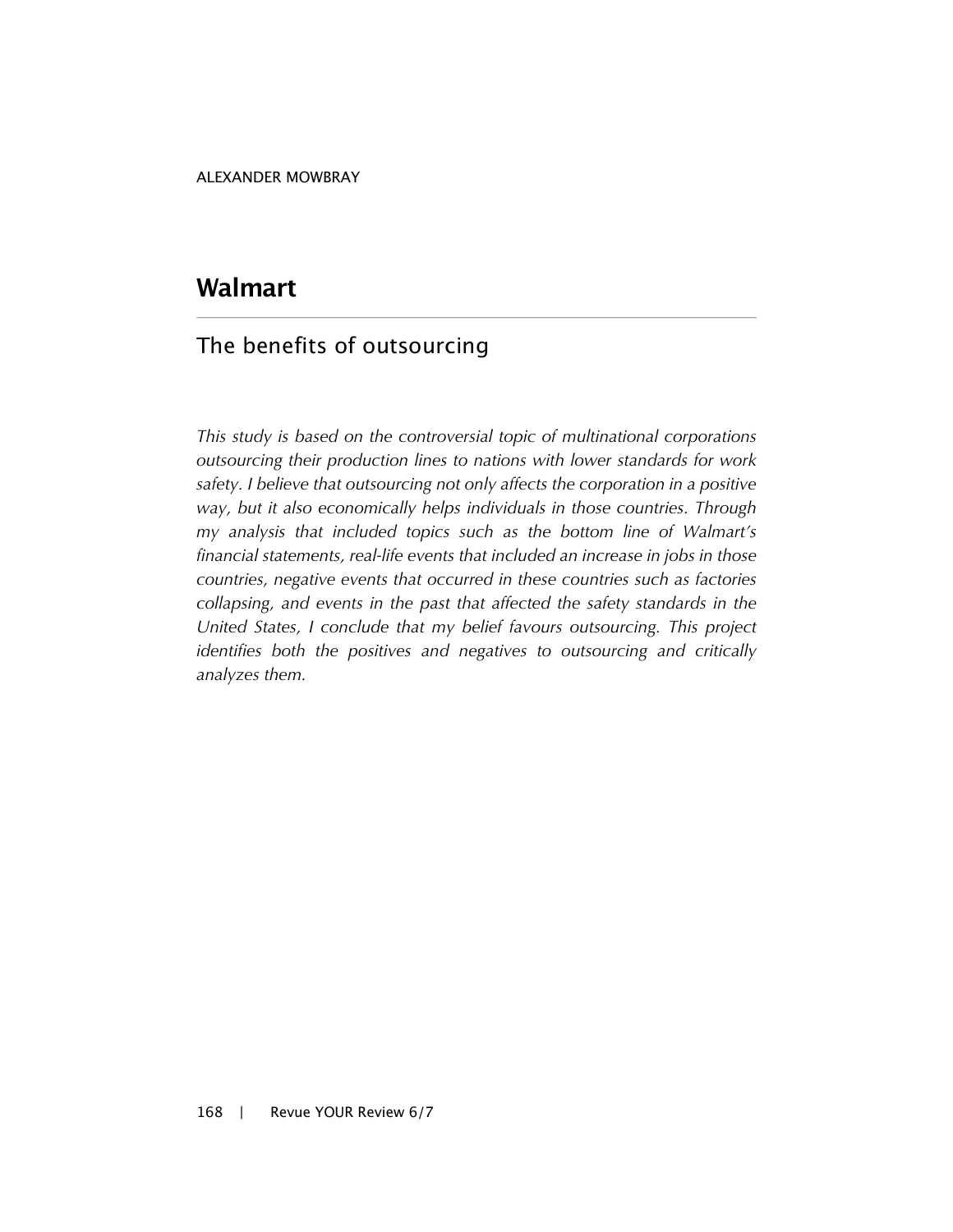# **Determining the Potential Role of the Drosophila Gene CG12299 in Cytoskeletal Development with Emphasis on Neuronal Development Related to Amyotrophic Lateral Sclerosis**

*Drosophila melanogaster is a species of fly which has been used for over a century as a model organism. Two benefits of using Drosophila as a model organism is that it has a fully sequenced genome and it contains homologs to at least 75% of human genes. However, many different genes in the Drosophila genome still have uncharacterized functions. One such gene is CG12299 which, when mutated in a Drosophila model of amyotrophic lateral sclerosis (ALS), has been shown to*  reduce the severity of an ALS model-associated phenotype, resulting in an *appearance approaching that of an unaffected (wild type) fly. This suggests that CG12299 plays a role in the pathogenesis of ALS and determining its function could lead to a better understanding of ALS and the development of novel therapeutics for the treatment of ALS. In this project, the function of CG12299 was predicted using multiple literature searches (which included a comparison of the amino acid sequence of the protein produced by the CG12299 gene to the amino acid sequence of proteins with known functions from other species), an analysis of the expression pattern of CG12299 across the body of the flies, and a search and characterization of the proteins known to interact with the gene product of CG12299. Multiple potential experiments were also designed which could determine the function of CG12299. It is hypothesized that CG12299 is involved*  in the development of the cytoskeleton in neuronal cells and, since the *cytoskeleton is essential to maintaining cell viability, any disruption to the cytoskeleton will lead to cell death, as seen in individuals affected by ALS.*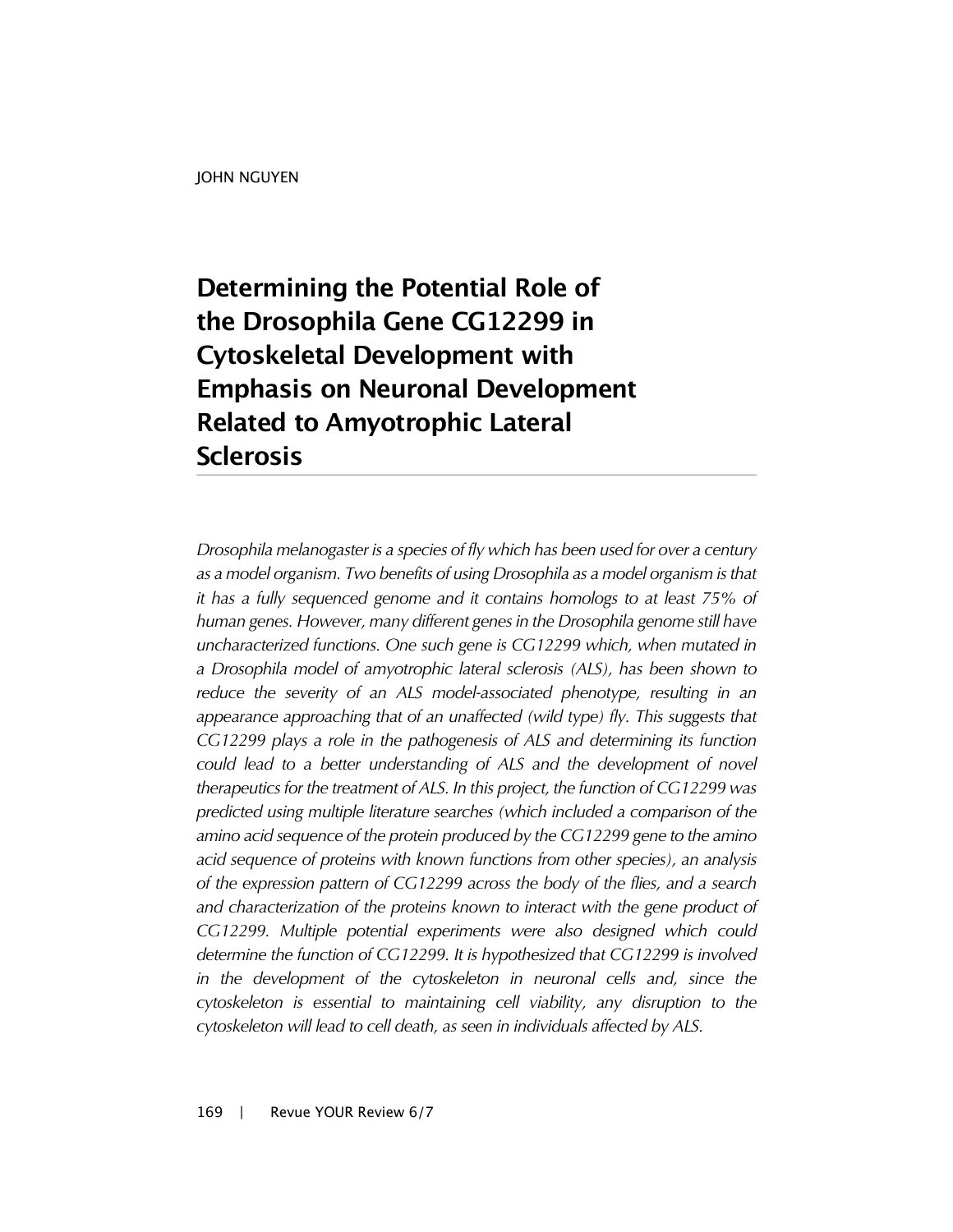EKI OKUNGBOWA

### **"Womb for Rent"**

### Socio-cultural implications of reproductive tourism in India

*Commercial surrogacy in India has become an increasingly controversial human rights and global health issue. Indian women living in dire poverty are the most vulnerable group in this transnational phenomenon. Reproductive tourism can be defined as the process whereby affluent people, predominately from Global North countries (i.e., Canada) seek assisted reproduction in the Global South (in this case, India), to accomplish fertility and kinship formation goals while remaining oblivious to the inevitable social issues associated with this international trade. This study investigates how the media and academic anthropological research present current understandings of family and kinship regarding commercial surrogacy. I argue that reproductive tourism is a multi-faceted social issue with significant sociocultural implications for kinship in India and the Global North with roots in a gendered division of labour, culture-specific belief systems, technological advancement, race and class stratification, capitalist structures, and globalization. I critically analyze diverse media sources that offer insights within these realms, and I use research in anthropology as ethnographic evidence to support, challenge, or extend claims reported by the media. The commodification of reproductive labour has had vast impacts on the cultural meanings of kinship in India and in Global North countries. Transnational surrogacy must be perceived by governments as a public matter rather than a private one, in order to adequately derive holistic solutions to halt the exploitation of vulnerable Indian women while balancing the desire of infertile individuals to utilize surrogacy as a means of kinship formation.*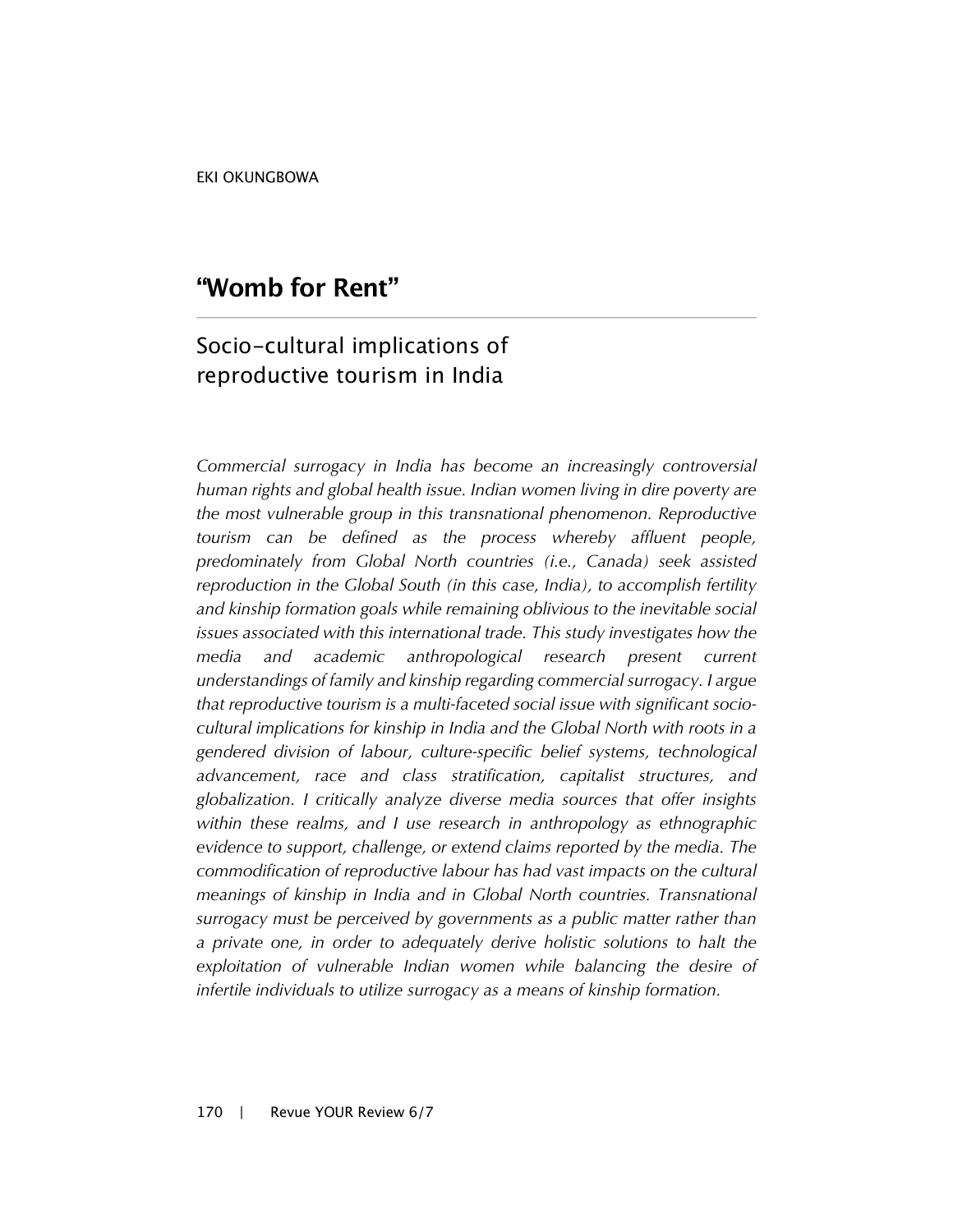ARIANNA PECCHIA

# **Luca Pacioli's Influence on Modern-Day Accounting**

*In this study, Luca Pacioli's influence on current accounting practices is demonstrated by comparing the times prior to, during, and after Pacioli's records. Through extensive research, it becomes evident that Pacioli did impact the way in which accountants currently record transactions.*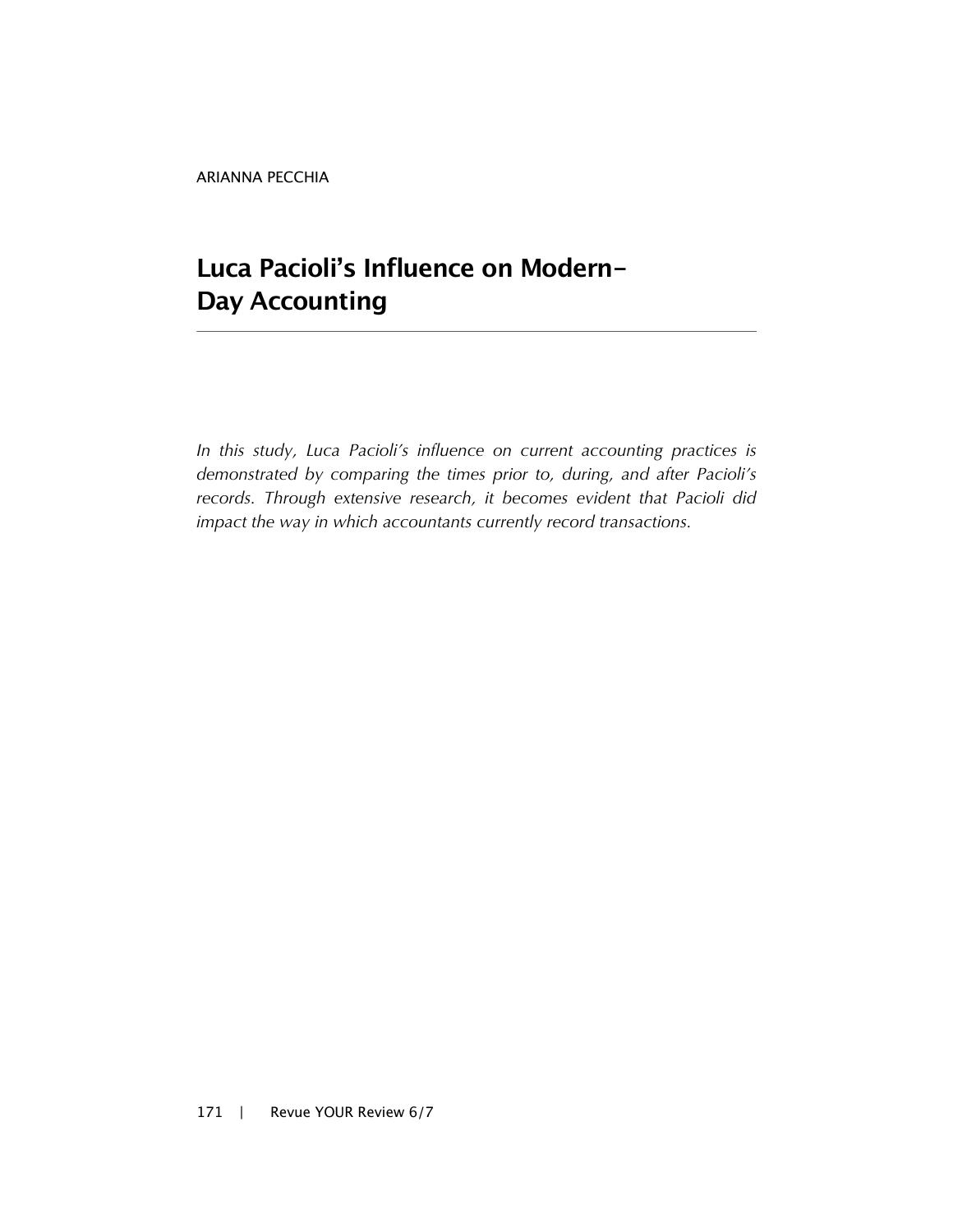## **A Patriotic Fan Letter in the Archives**

*The purpose of this project was to perform an in-depth analysis of selected materials in the Clara Thomas Archives and Special Collections (York University, Toronto). This study focused on what we, as historians and patrons of the Archives, can learn about a particular author or individual from a set of documents. The document I chose was a fan letter written to Canadian author Margaret Laurence about her book The Stone Angel. I debate whether the letter, written by Dawn E. Clarke in 1972, endures in the Clara Thomas Archives because of, or in spite of, Margaret Laurence. I*  approached my analysis, first and foremost, by examining the items in the *Margaret Laurence Fonds. I chose Dawn E. Clarke's letter because it was the only document in the fonds to discuss The Stone Angel. I then analyzed the letter's content, physical characteristics such as Clarke's handwriting, and considered the reasons why this particular document was archived. I deduced the following: Dawn's handwriting, word choice, and neat presentation of her letter suggest she held Laurence in high esteem. Dawn's admiration and her national pride establishes Canada as a viable literary destination. Dawn acknowledges her role as a female reader and asserts her right to this readership and even authorship by composing her document. The existence and preservation of this document show the impact of an author on an individual.*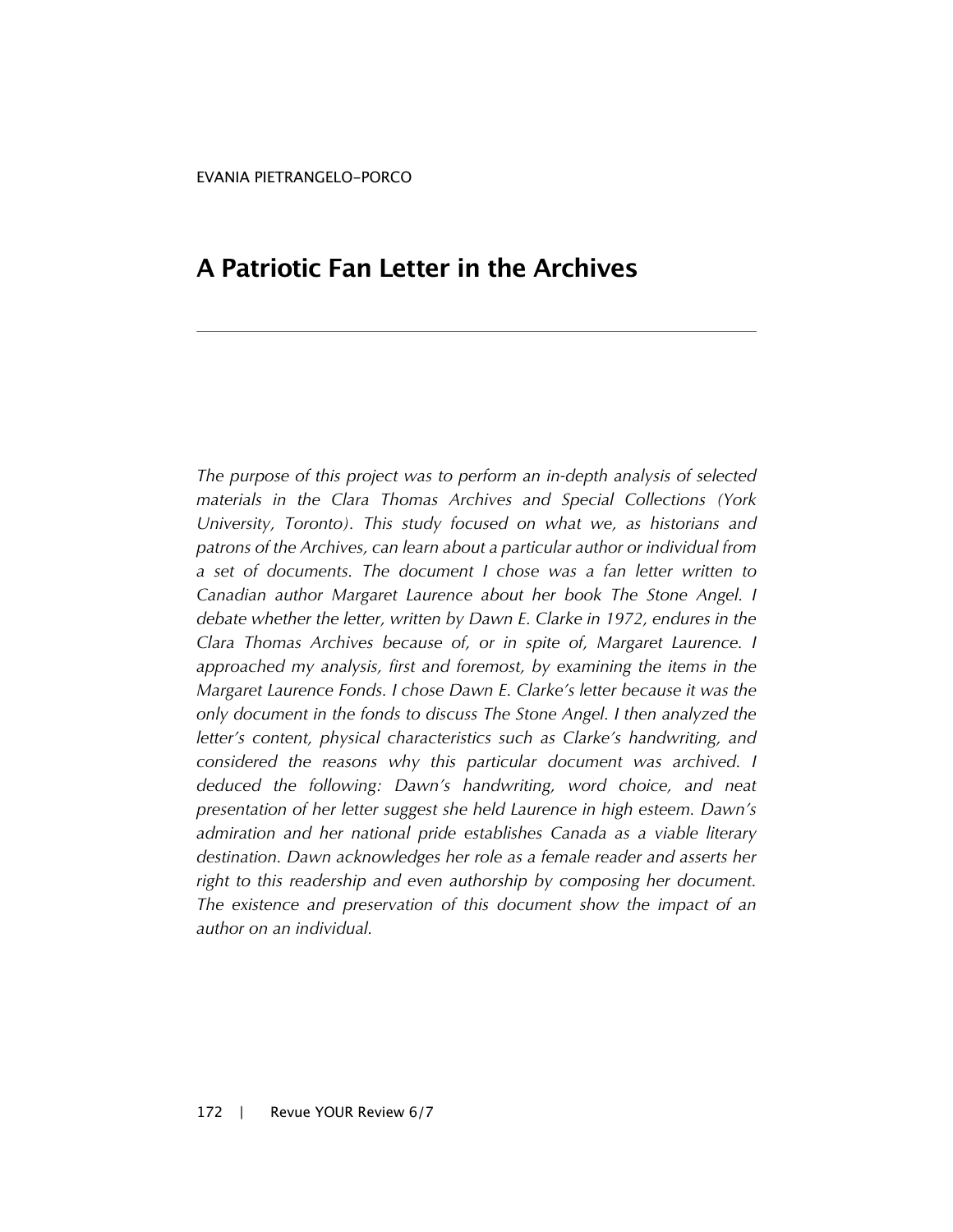### **In the Closet**

### Intimate partner violence in same-sex female relationships

*Over the course of the past several decades, the issue of intimate partner violence (IPV) has become increasingly prevalent in research, legislation, and public discourse. Although the concept of IPV has evolved to include people who are in non-marital relationships, there is a noticeable lack of research on IPV in the LGBTQ+ community. This study explores why the phenomenon of female same-sex intimate partner violence (FSSIPV) is ignored. There is evidence that a correlation exists between the use of traditional measurement instruments of IPV and the absence of FSSIPV. What has become abundantly clear is that IPV is often framed within a heteronormative, gender stereotypical context, thus making it very difficult to include FSSIPV in the discussion. This is because FSSIPV fundamentally challenges both the notion of what a "normal" relationship looks like within the context of a heteronormative society, and how gender stereotypes manifest in IPV. Further research needs to be conducted to create FSSIPV-specific measurement tools that can capture the nuances of the phenomenon, as well as restructure victim services to meet the needs of victims. Finally, further resources must be allocated for educating both healthcare providers and the general public on how stereotypes can influence what is perceived as IPV.*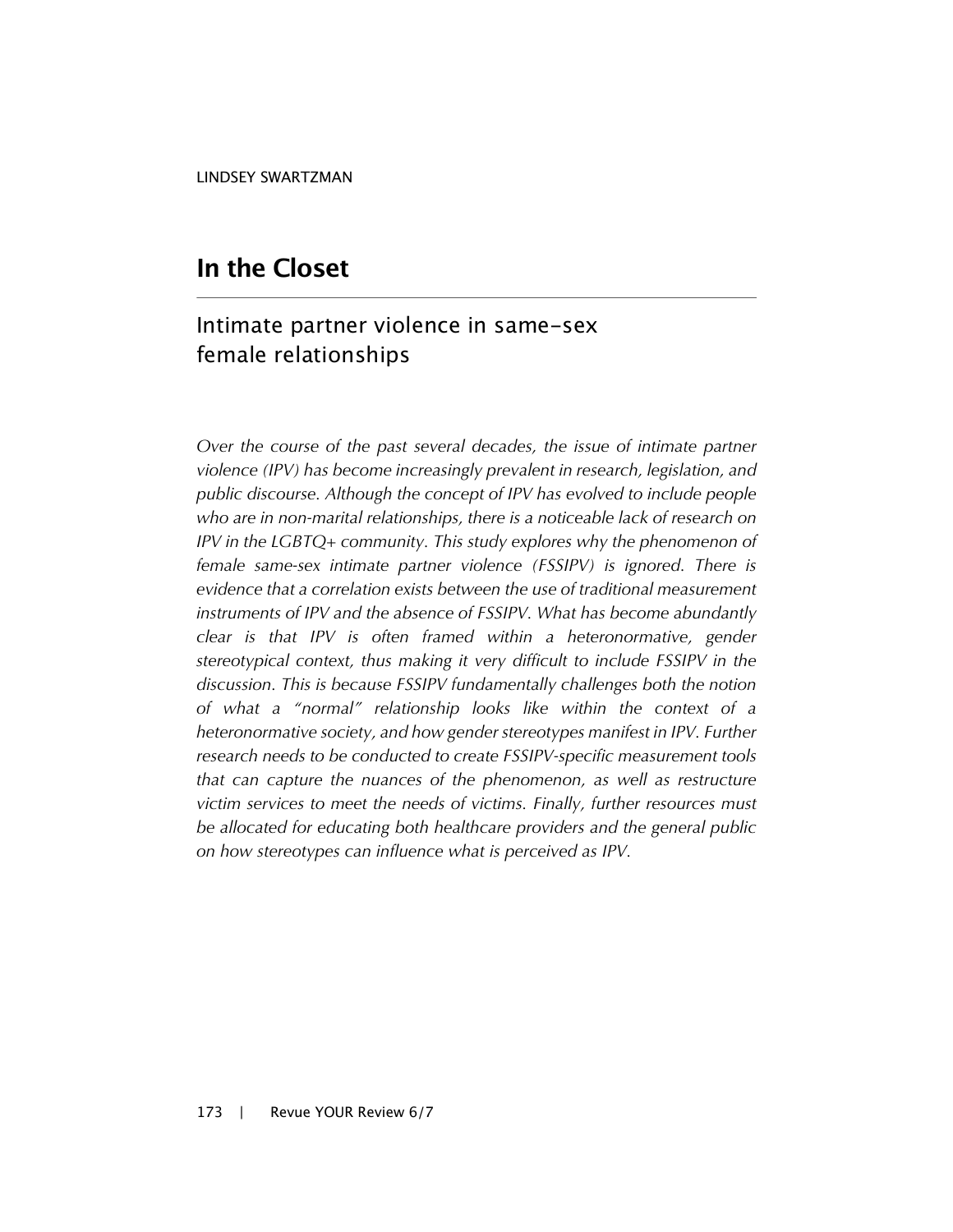# **The Impacts of Oil Sand Operations on the Development, Survival, and Reproductive Capabilities of Fathead Minnows (Pimephales Promelas) in Alberta, Canada**

*Toxic contaminants discharged from oil sands mining processes are accruing in and around freshwater environments. The aim of this review is to arrive at a consensus regarding the impacts that these toxic pollutants have on the development, survival, and reproductive capabilities of fathead minnows or Pimephales promelas—a species of ray-finned fish in Alberta, Canada. The choice to focus specifically on fathead minnows was based on the fact that they are an indicator species, commonly used in environmental toxicology assessments. Additionally, they are both abundant and native to the oil sands region of Alberta. Based on my findings, toxic pollutants such as naphthenic acid fraction components, can either induce increased mortality of fathead minnow embryos or increase developmental abnormalities (typically cardiovascular irregularities) during hatching. Furthermore, wastewater generated from oil-sand handling can, for example, increase their hematocrit levels (ratio of red blood cells), decrease their leucocrit levels (ratio of white blood cells), and circulate lymphocytes in the blood. This suite of potential developmental complications has been observed to reduce the survivorship of fathead minnows. Lastly, large quantities of toxic pollutants, such as naphthenic acid accumulating in freshwater ecosystems, impairs the reproductive physiology of fathead minnows. The accumulation of toxic pollutants released by oil sands mining operations in freshwater ecosystems is significantly impairing the life cycle of the fathead minnow. It appears that even the smallest doses of such pollutant, can cause in detrimental effects on fathead minnow populations.*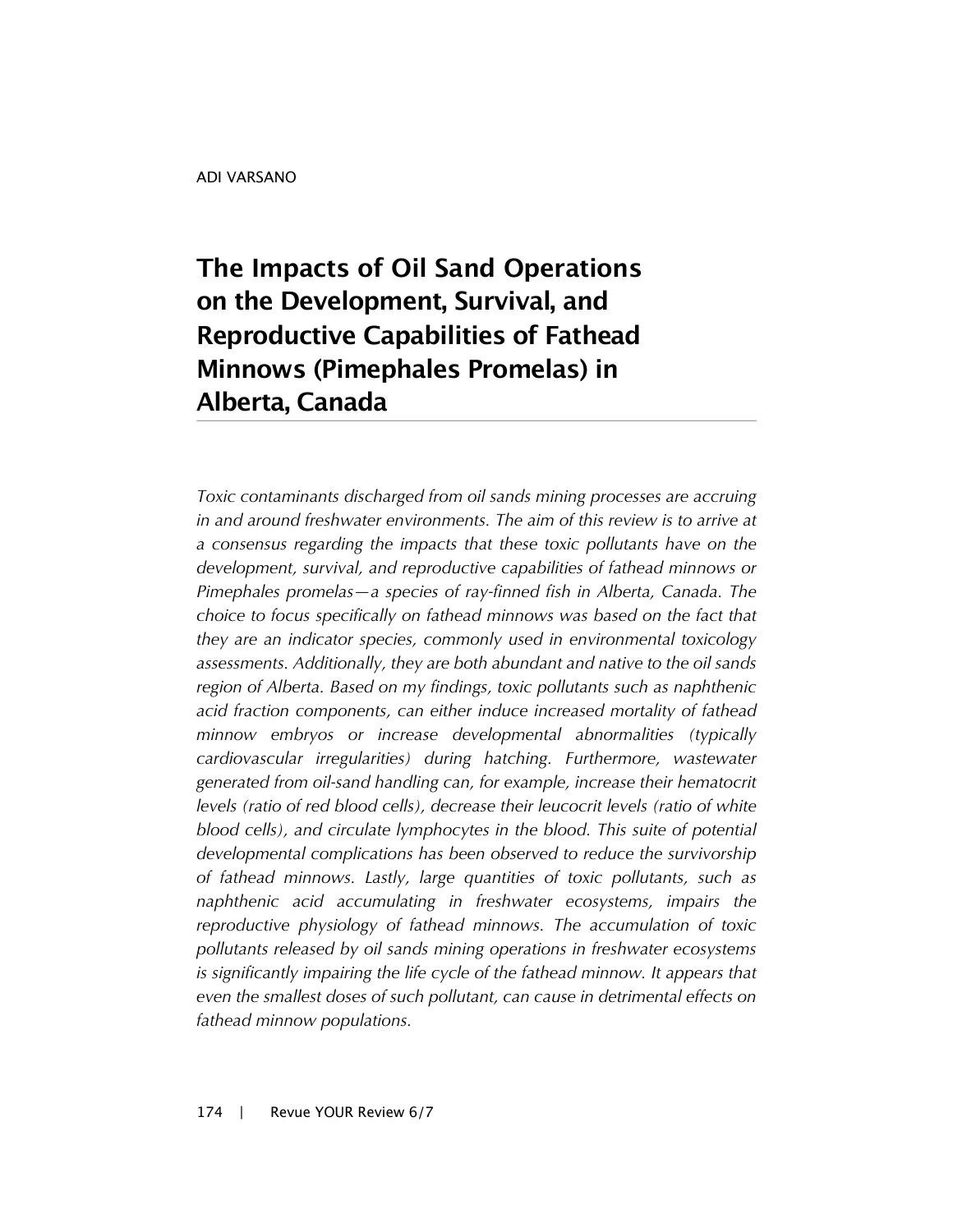#### **Tapping into Health Disparities**

#### Canada's Indigenous water crisis

*In Canada, many Indigenous communities experience environmental racism through the appalling lack of access to safe drinking water. The welldocumented health challenges posed by the denial of this basic human right disproportionately affect Indigenous populations. The continuing oppressive impacts of colonization are evident, given that current public perceptions and policy decisions discriminate against Indigenous peoples. Water system maintenance is a public health necessity, and the government has recklessly off-loaded this responsibility onto Indigenous populations, despite their varying degrees of social, financial, and structural ability to manage this crucial task. By boiling down the overlapping historical and cultural conditions that have allowed this state to develop and perpetuate, this research explores how health policies can strategically enact multi-faceted and tailored approaches to end this injustice. The results demonstrate that current top-down Indigenous health policy tactics are failing and will continue to destroy the lives of many people. Spiritual, mental, and physical health are interconnected and, when analyzing these through a water access lens, the negative effects are visible at the population level. Many Indigenous people have lost faith in the future, given that their circumstances are failing*  to improve; this is compounded by severe physical ailments resulting from *bathing in and consuming tainted water. Moving forward, policy planning needs to address the various social determinants of health that are disadvantaging Indigenous populations while collaborating with communities to develop approaches formulated to address their unique needs.*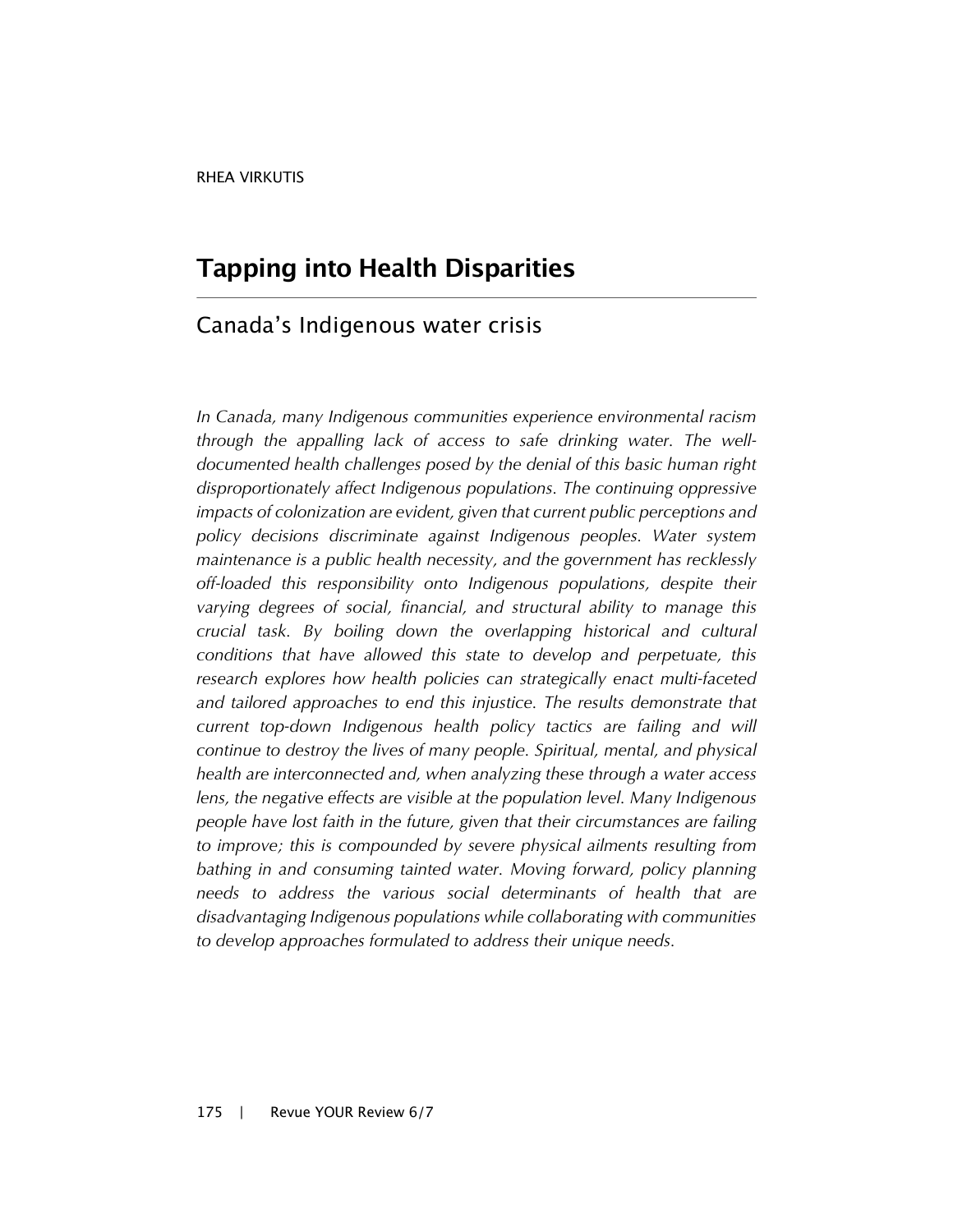## **Effects of Sex Hormones on Central Chemoreflex Function**

*Women in the low hormone phase of the menstrual cycle (LH) have greater light headedness compared to when they are in the high hormone phase (HH). Both cerebrovascular reactivity to CO2 and central chemoreflex activity might play a role since CO2 can elicit both cerebrovascular dilation and activation of sympathetic nerve activity (SNA). Research has shown that women in the HH phase demonstrate higher SNA and may also have higher cerebrovascular reactivity. We investigate the effect of hypercapnia on ventilatory and cerebrovascular responses in women throughout the menstrual cycle. Women (n=8) breathed five minutes of 5% CO2 during LH (day 2–5 or placebo pill) and HH (day 18-24 or maximal dose pilQ phases). Ventilation (Ve; Pneumotachometer), blood flow velocity through the middle cerebral artery (MCA; Transcranial Doppler), and blood pressure (BP; ccNexFin) were measured. Ve equals tidal volume x breathing rate. Cerebrovascular conductance index (CVCi) equals MCA mean + BP. Paired t-tests were used to compare the change due to CO2. There was no effect of phase on the Ve response to CO2 (LH: +0.09± 0.081/min; HH: +0.10± 0.091/min; p; 0.57) though there was a tendency for a greater increase of CVCi in the HH phase during CO2 inhalation (LH: +0.11±0.08cm/s/mmHg; HH: +0.19±0.09 cm/s/mmHg; p; Q,08). Furthermore, there was no effect of phase on the BP response to CO2 (LH: +2.16±2.94mmHg; HH: +1.81±2.20mmHg; p; Q.63). Our results suggest that the presence of estrogen and progesterone may not affect the central chemoreflex but tends to increase cerebrovascular reactivity.*